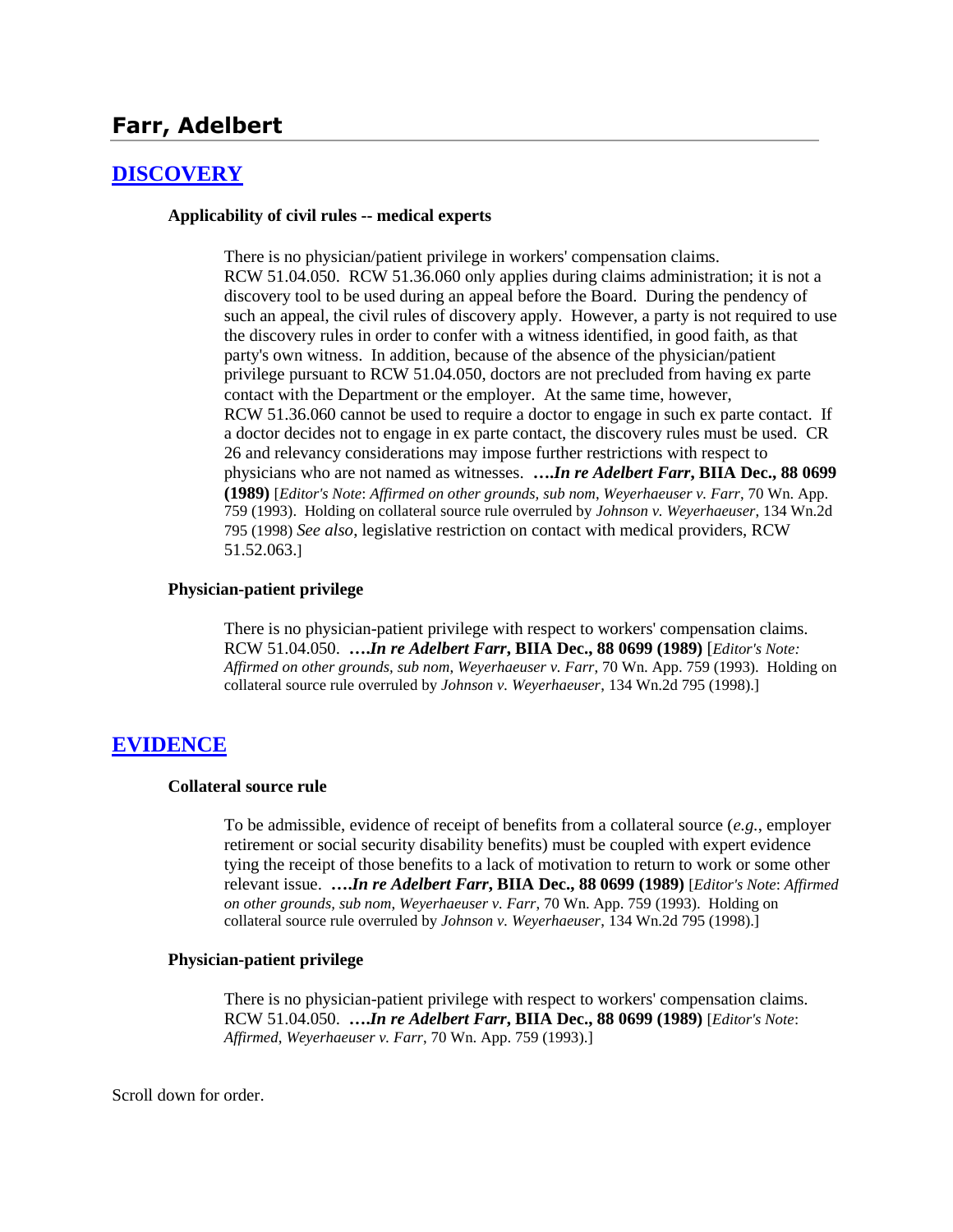### **BEFORE THE BOARD OF INDUSTRIAL INSURANCE APPEALS STATE OF WASHINGTON**

**)**

**IN RE: ADELBERT V. FARR ) DOCKET NO. 88 0699**

# **CLAIM NO. S-198685 ) DECISION AND ORDER**

APPEARANCES:

Claimant, Adelbert V. Farr, by Jorgen E. Schleer, Attorney at Law

Self-Insured Employer, Weyerhaeuser Company, by Gail Lindley, Technical Supervisor, and Kathryn Fewell, Attorney at Law, and Sheryl Harding, Paralegal

This is an appeal filed by the claimant on February 18, 1988 from an order of the Department of Labor and Industries dated February 8, 1988 which set aside and held for naught a prior Department order dated April 7, 1986. The February 8, 1988 order reopened the claim effective July 16, 1985 for treatment to March 28, 1986 and closed the claim with a permanent partial disability award equal to Category 3 of WAC 296-20-240 for cervical impairment, less prior awards paid on this claim. **REVERSED AND REMANDED**.

# **PROCEDURAL AND EVIDENTIARY MATTERS**

Pursuant to RCW 51.52.104 and RCW 51.52.106, this matter is before the Board for review and decision on a timely Petition for Review filed by the claimant to a Proposed Decision and Order issued on March 29, 1989 in which the order of the Department dated February 8, 1988 was affirmed.

I. Publication of Earl Anderson's Deposition

The deposition of Earl Anderson, taken on November 30, 1988, is hereby published and made part of the record. The employer's objection to the relevance of Mr. Anderson's testimony is overruled as are all of the objections contained in the deposition with the exception of those found at page 8, line 7; page 8, line 14; and page 9, line 21, all of which are sustained.

II. Publication of Claimant's Rebuttal Deposition

At the hearing held on December 12, 1988, the Industrial Appeals Judge determined that Mr. Farr would be permitted to present his own testimony in rebuttal with respect to the amount of money he was receiving in income from collateral sources. Claimant's counsel attempted to informally set up a date and time for the deposition in a December 19, 1988 telephone call to Sheryl Harding, a paralegal working for Kathryn Fewell, employer's counsel. On December 19, 1988, Ms. Harding conditionally agreed to the proposed date and time of December 22, 1988 at 2:00 P.M., with the caveat that Ms. Fewell would have to be consulted.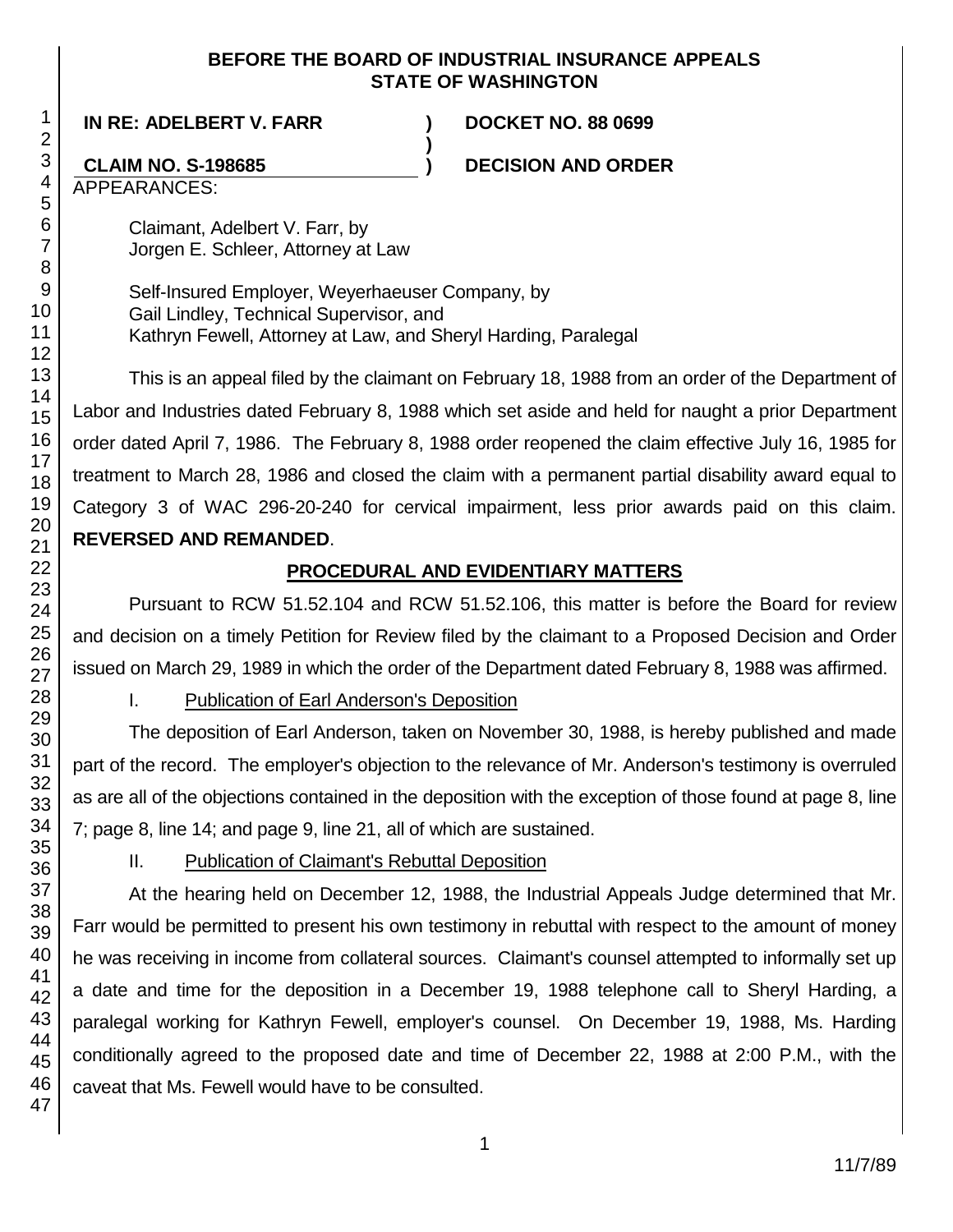Jorgen Schleer, claimant's counsel, mailed written notice of deposition on December 20, 1988. On the morning of December 22, 1988, Ms. Fewell called Mr. Schleer's office and left a message indicating that she would not be able to attend the deposition. Mr. Schleer received that note at 2:00 P.M. and called Ms. Fewell, who reiterated her inability to attend. Claimant's deposition was taken at 2:20 P.M., despite Ms. Fewell's absence, and on December 27, 1988 claimant moved for publication of the deposition or, in the alternative, an opportunity to retake the deposition. The employer filed a motion opposing publication of the deposition on January 30, 1989. In her March 29, 1989 Proposed Decision and Order the Industrial Appeals Judge denied claimant's motion, for failure to provide adequate notice of the deposition. Written notice of the deposition was clearly not timely pursuant to CR 30(b)(1). Yet claimant's counsel argues that employer's counsel is estopped from objecting to publication of the deposition. However, in the absence of any agreement by employer's counsel to waive the requisite notice pursuant to CR 30(b)(1), neither estoppel nor waiver apply.

In his Supplemental Petition for Review claimant argues that the employer's opposition to the publication of the December 22, 1988 deposition of Mr. Farr was waived under CR 32(d)(1), because written notice of the employer's objection was not promptly served on the claimant. Claimant's counsel did receive oral notice from Ms. Fewell of her objection on December 22, 1988, prior to the deposition, as well as the transcribed telephone message to the same effect. In addition, Ms. Fewell filed a written objection with the Board and claimant's counsel on January 30, 1989.

Furthermore, while CR 32(d)(1) states that "all errors and irregularities in the notice for a deposition are waived unless written objection is promptly served upon the party giving the notice", this provision must be read in the context of CR 30(b) (1). The latter requires reasonable written notice of "not less than five days (exclusive of the day of service, Saturdays, Sundays and court holidays)." Only the court may enlarge or shorten the time for taking a deposition. CR 30(b)(3). A party giving untimely notice of a deposition pursuant to CR 30(b)(1) cannot, in effect, shorten the time for taking a deposition by arguing that the opposing party has failed to timely object to a notice of deposition which is itself untimely. To hold otherwise, would be to permit claimant to circumvent CR 30(b)(3). In any event, we conclude that Ms. Fewell did promptly object to the inadequate notice of deposition and that the deposition should not be published.

### III. Collateral Source Rule

Claimant challenges the Industrial Appeals Judge's ruling permitting testimony with respect to Mr. Farr's receipt of a retirement pension from Weyerhaeuser as well as a social security disability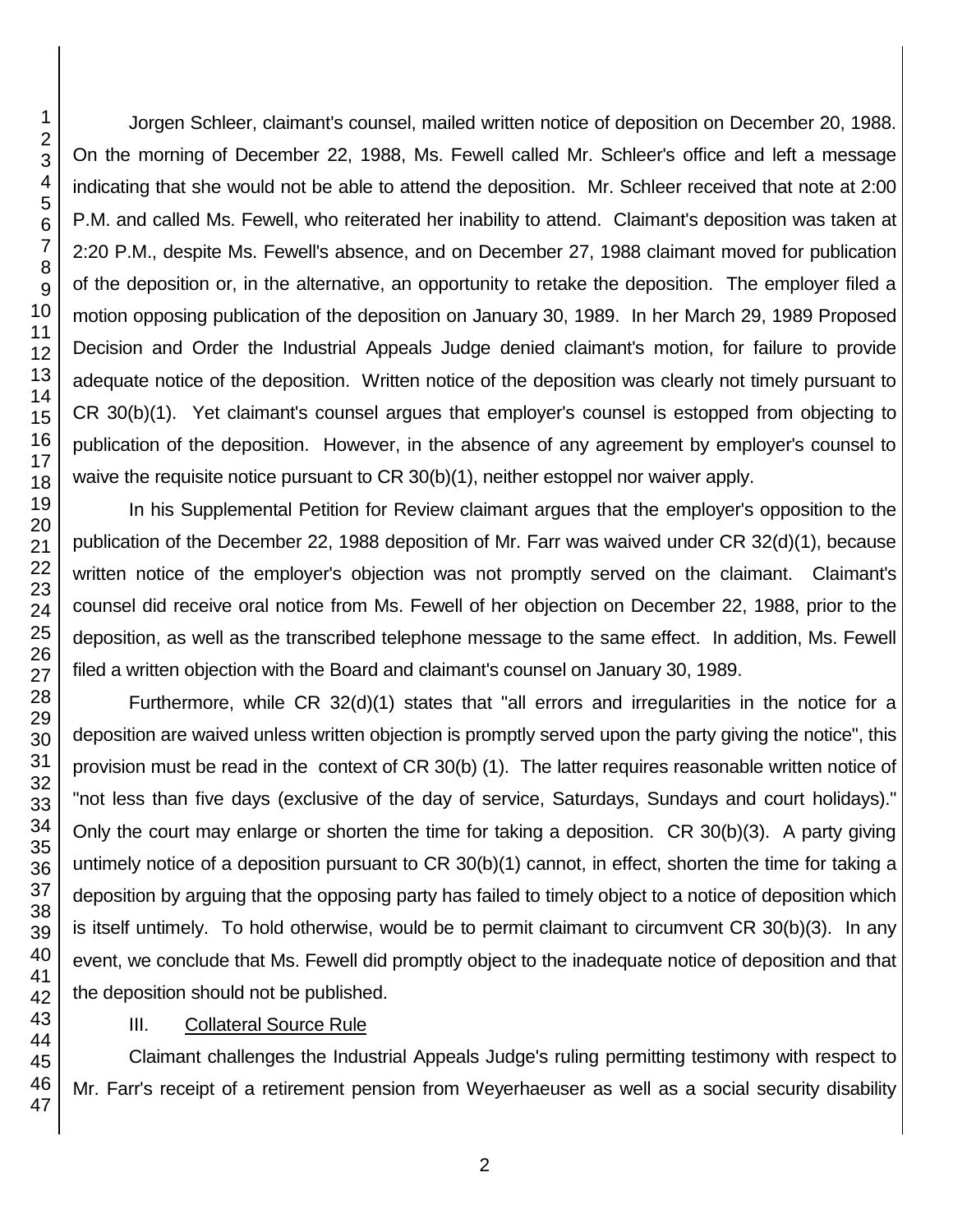pension, contending that such evidence violates the collateral source rule. The employer argues that claimant's failure to return to work was due to lack of motivation, that receipt of collateral benefits affected Mr. Farr's desire to return to work, and that the receipt of those benefits is therefore relevant on the issue of motivation. The employer presented the testimony of Dr. Richard McCollum, Dr. Phillip Suver, and vocational counselor John Berg in support of this theory.

Because the evidence of receipt of collateral benefits was specifically tied by expert testimony to the employer's theory that Mr. Farr lacks motivation to return to work, the Industrial Appeals Judge correctly allowed the testimony under our reasoning in In re Lawrence Musick, BIIA Dec., 48,173 (1978). This is not to say, however, that we would condone attempts to interject evidence of receipt of collateral benefits to improperly suggest that a claimant's receipt of those benefits precluded him from receiving a pension under the Workers' Compensation Act. The mere receipt of collateral benefits, in the absence of expert testimony tying the receipt of those benefits to lack of motivation or some other relevant issue, is not sufficient to warrant admissibility of such evidence. Further, while evidence of collateral benefits may be proper before us, before a jury the probative value of such evidence might well be outweighed by "the danger of unfair prejudice ...." See ER 403. Therefore, the evidence might be properly excluded in the event of a superior court appeal; Mr. Farr is certainly free to renew his argument in that forum.

## IV. Voluntary Retirement

The question of whether claimant voluntarily retired from his employment as a faller and bucker for Weyerhaeuser has been raised at different stages of the proceedings by both parties. While the question may have some bearing on claimant's motivation to return to work, voluntary retirement, in and of itself, would not preclude Mr. Farr from receiving a workers' compensation pension.

In 1986, the legislature amended RCW 51.32.060 to provide as follows:

(17)In the case of new or reopened claims, if the supervisor of industrial insurance determines that, at the time of filing or reopening, the worker is voluntarily retired and is no longer attached to the work force, benefits shall not be paid under this section.

Laws of 1986, ch. 59 § 1, p. 200. Claimant's industrial injury occurred on June 15, 1976 and his application to reopen for aggravation of condition was filed on July 24, 1985. The effective date of the 1986 amendment was June 11, 1986. Therefore, the above- quoted amendment does not apply here.

However, based on Mr. Farr's and Earl Anderson's testimony, as well as the fact that all witnesses agree that the industrial injury of June 15, 1976 prevents Mr. Farr from returning to his prior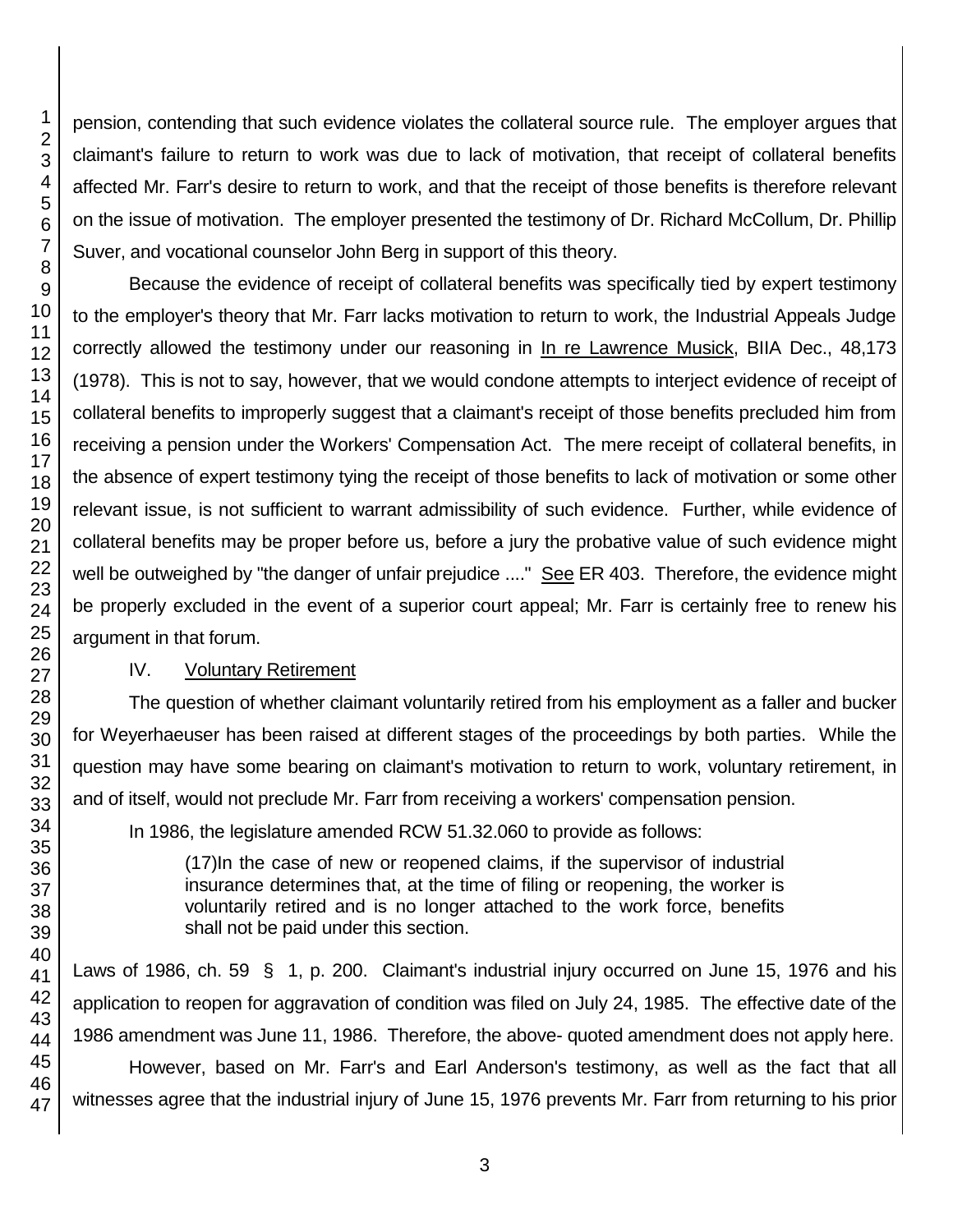employment as a faller and bucker, we conclude that Mr. Farr's retirement was not in fact voluntary. To the contrary, he took early retirement because his industrial injury left him no choice.

# V. **Issues with respect to Dr. Richard McCollum's Testimony**

A number of issues have been raised with respect to Dr. McCollum's testimony. For ease of understanding, a brief chronology of Dr. McCollum's involvement with Mr. Farr and with this claim is essential.

On June 15, 1976, Mr. Farr sustained the industrial injury which is the subject of this claim. Dr. McCollum had previously treated him in 1975 for an unrelated knee condition, and first saw Mr. Farr with respect to the June 15, 1976 injury on March 11, 1977. Dr. McCollum became the treating physician and performed the original closing examination on August 25, 1978. Based on that examination, the claim was closed with a Category 2 permanent partial disability award for cervical impairments on October 16, 1978.

On September 10, 1979, low back surgery was performed, not by Dr. McCollum. The claim was reopened and, on July 25, 1980, reclosed with time loss compensation for the period of December 18, 1979 through July 20, 1980, and with an additional permanent partial disability award of 25% as compared with total bodily impairment for low back residuals attributable to this industrial injury.

Effective July 30, 1980, Mr. Farr retired from Weyerhaeuser. On July 23, 1985, further surgery was performed, this time on the neck. Again, Dr. McCollum had no involvement in the surgery. On July 24, 1985, the application to reopen which is the subject of this appeal was filed. That application was initially denied, but on April 7, 1986, after claimant had been examined by Dr. Phillip Suver on March 28, 1986, the claim was reopened effective July 16, 1985 for treatment and reclosed with no additional permanent partial disability award.

Claimant timely protested and, during the pendency of that protest, his attorney referred him to Dr. McCollum for an examination on August 3, 1987. Dr. McCollum had last seen Mr. Farr nine years previously, when he performed the first closing exam in August, 1978. As a result of the August, 1987 examination, Dr. McCollum concluded that Mr. Farr's industrially related condition had worsened, i.e., that his cervical impairment had increased from Category 2 to Category 3. Dr. McCollum's reports were forwarded to the Department by claimant's attorney and, relying on those reports, the Department issued an order on February 8, 1988 reopening the claim effective July 16, 1985, directing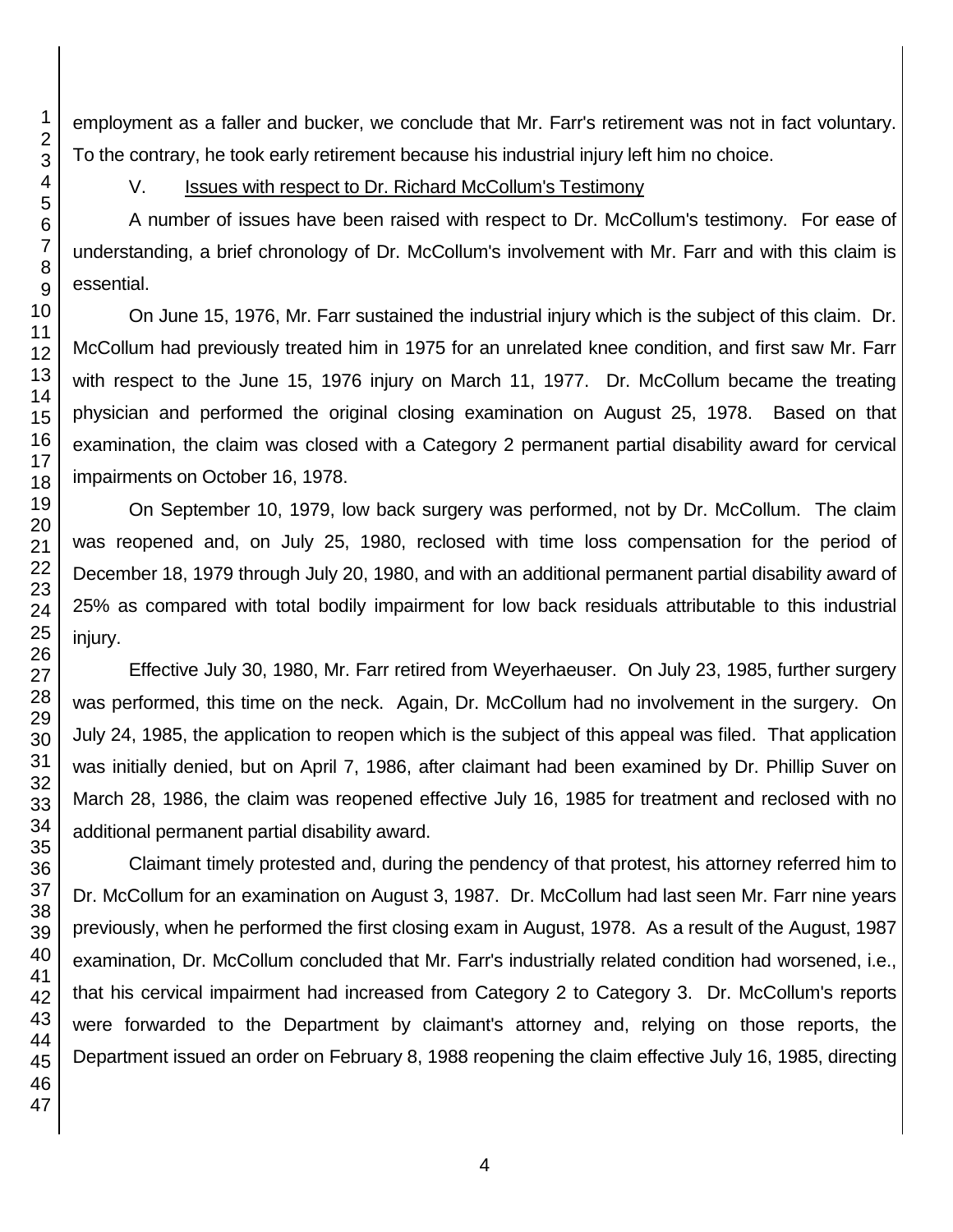payment for treatment through March 28, 1986 and reclosing the claim with an additional permanent partial disability award consistent with Category 3 for cervical impairments, less prior awards.

Based in part on these facts, claimant makes three arguments. He contends that Dr. McCollum's testimony and Mr. Berg's opinions based on Dr. McCollum's physical capacities evaluation (PCE) should be stricken under the rationale of Mothershead v. Adams, 32 Wn.App 325, 647 P.2d 525 review denied 98 Wn. 2d 1001 (1982) and Crenna v. Ford Motor Co., 12 Wn. App 824, 532 P.2d 290 review denied, 85 Wn.2d 1011 (1975); he contends that Dr. McCollum's testimony should also be stricken under Loudon v. Mhyre, 110 Wn.2d 675, 756 P.2d 138 (1988); and he argues that the Proposed Decision and Order incorrectly accorded preference to Dr. McCollum's testimony as the attending physician, even though Dr. McCollum had ceased to serve in that capacity as of August, 1978. See, Groff v. Dept. of Labor & Indus., 65 Wn.2d 35, 395 P.2d 633 (1964).

A. The admissibility of Dr. McCollum's testimony under the Mothershead/Crenna rationale

Claimant contends that, because Dr. McCollum was retained as his expert in August of 1987 and because he later decided not to present Dr. McCollum's testimony, the self-insured employer was precluded from presenting that testimony and the employer's vocational witness, John Berg, was precluded from relying on Dr. McCollum's PCE in reaching his opinions with respect to claimant's employability.

There is no merit in claimant's argument. Dr. McCollum was consulted by the claimant prior to the issuance of the February 8, 1988 Department order which is on appeal. The parties stipulated that that order was based on Dr. McCollum's reports, which were forwarded to the Department by claimant's counsel. Indeed, it was because of Dr. McCollum's opinions that the Department directed the self-insured employer to pay an increased permanent partial disability award. Dr. McCollum had also been the treating physician and had performed the original first terminal date closing examination on August 25, 1978. Furthermore, Dr. McCollum had originally been identified as a possible witness by the claimant at the June 16, 1988 conference. The Industrial Appeals Judge was therefore entirely correct in denying claimant's motion to exclude Dr. McCollum's testimony under the Mothershead/Crenna rationale.

Based on that determination, she should also have removed certain portions of the testimony from colloquy. Since she neglected to do so, we make the following rulings: the testimony appearing at page 15, line 20 through page 16, line 12, of the November 1, 1988 transcript is taken out of colloquy; the testimony appearing at page 28, line 19 through page 32, line 19 of the November 1,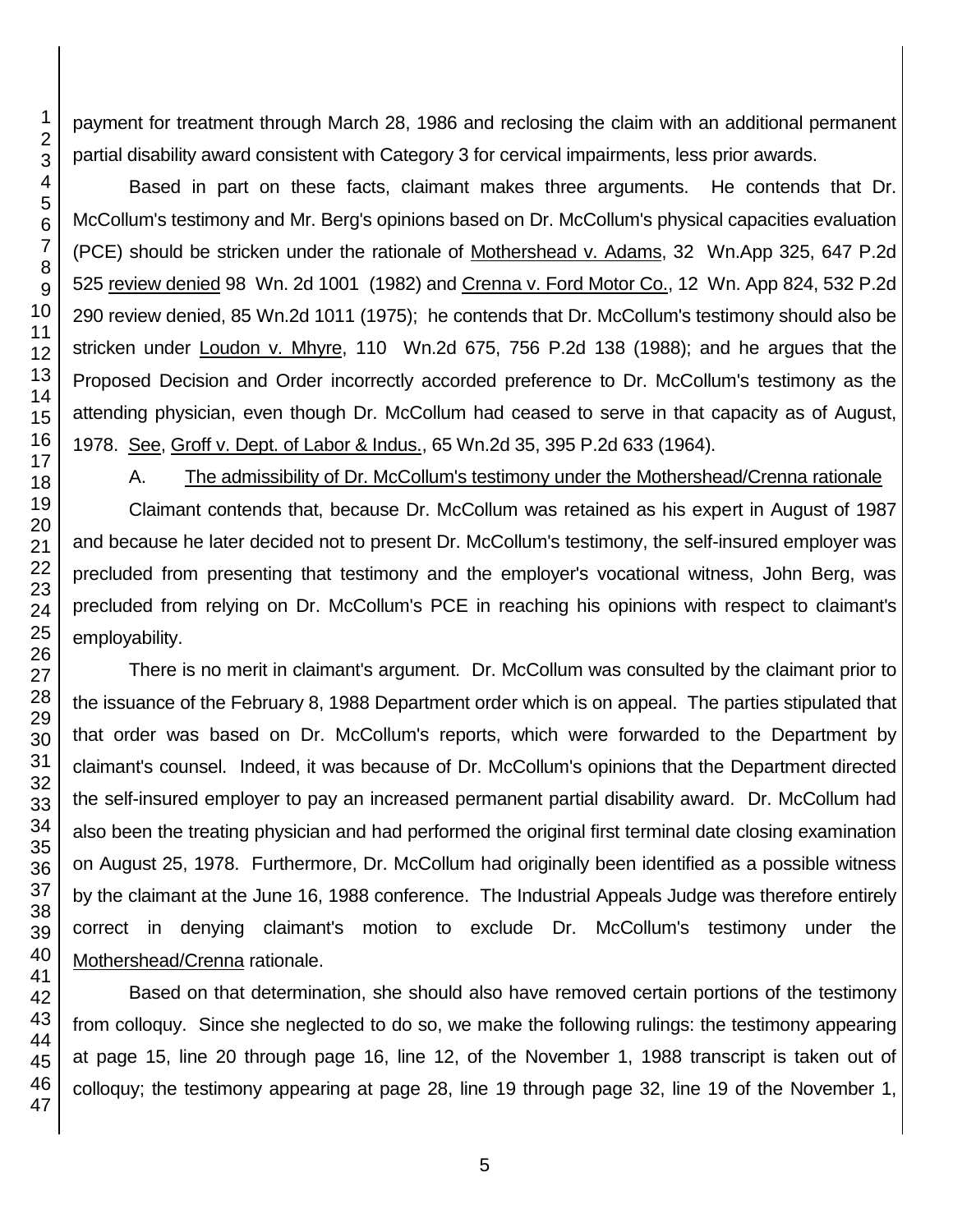1988 transcript is removed from colloquy; and the testimony appearing at page 40, line 25 through page 43, line 10 of the November 28, 1988 transcript is removed from colloquy, with all objections overruled and all motions denied.

## B. Applicability of Loudon v. Mhyre to Workers' Compensation Appeals

On June 9, 1988 the Washington Supreme Court decided Loudon v. Mhyre, 110 Wn. 2d 675, 756 P.2d 138 (1988), holding that, in the context of a personal injury law suit, defense counsel may not engage in ex parte contacts with a plaintiff's treating physicians. Mr. Farr argues that Loudon precluded the self-insured employer's attorney from communicating ex parte with Dr. Richard G. McCollum, who had been identified and was called as the employer's witness. Because employer's counsel spoke with Dr. McCollum for 15 minutes just prior to his testimony on November 28, 1988, preparing him for the questions she would ask, claimant argues that Dr. McCollum's testimony should be stricken.

The situation is further complicated by the fact that the Industrial Appeals Judge issued an order on November 18, 1988 specifically providing:

> that counsel for the self-insured employer must apply the rules of discovery of the Superior Court of the State of Washington to seek information by means of a personal interview with claimant's treating physician where the claimant or claimant's representative has not given permission for such a personal interview.

The question therefore arises whether, regardless of the merits of claimant's argument under Loudon, the employer, or Ms. Fewell as the employer's representative, should be sanctioned under CR 37(b)(2) and WAC 263-12-125 for violating that order by communicating ex parte with Dr. McCollum on November 28, 1988. However, the Industrial Appeals Judge in her Proposed Decision and Order determined that her order of November 18, 1988 had not been violated because "there was no impermissible contact between the doctor and Ms. Fewell in that no discovery was asked for or obtained." We will not disturb that determination.

The specific question before us is whether Loudon applies in a workers' compensation case to preclude the limited ex parte contact which occurred here between the employer's counsel and the employer's witness, Dr. McCollum; if so, claimant requests that we strike Dr. McCollum's testimony as a remedy. In order to decide this appeal, we need not go beyond this narrow issue. However, the scope of the Department's, employer's, and claimant's ability to obtain information ex parte from doctors who have treated or examined the claimant is of considerable interest to parties appearing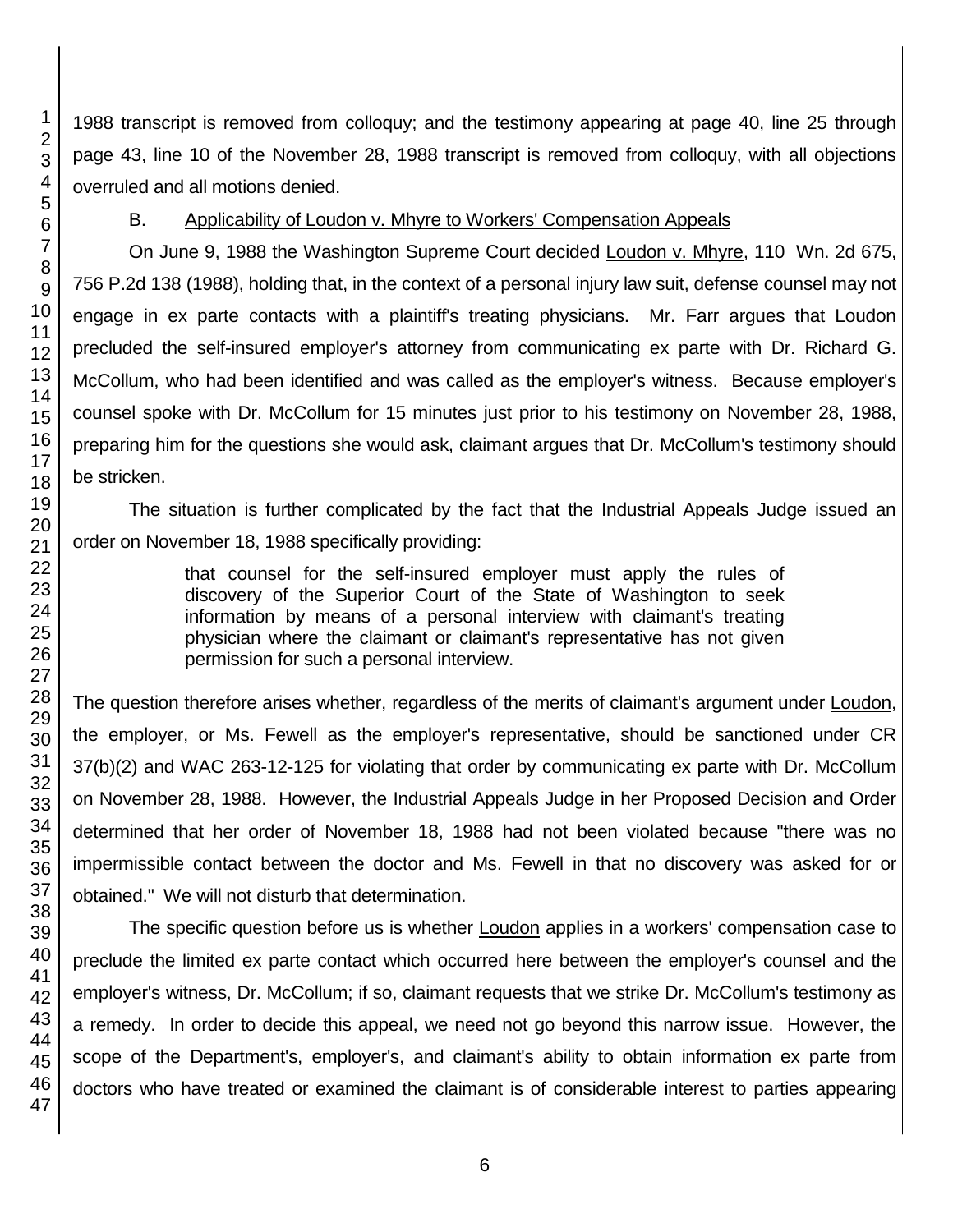before the Board and the Loudon decision has generated substantial uncertainty in the day-to- day practice of workers' compensation law. For that reason we take this opportunity to provide some general guidelines with respect to the extent to which a claimant or employer or the Department may engage in ex parte communication or contact with physicians who have treated or examined an injured worker once an appeal to the Board has been granted under RCW 51.52.080 and .090.

The Supreme Court stated the basis for its holding in Loudon succinctly as follows:

We hold that ex parte interviews should be prohibited as a matter of public policy. The physician-patient privilege prohibits a physician from being compelled to testify, without the patient's consent, regarding information revealed and acquired for the purpose of treatment. RCW 5.60.060(4). [Footnote omitted]. A patient may waive this privilege by putting his or her physical condition in issue. See Randa v. Bear, 50 Wn.2d 415, 312 P.2d 640 (1957); Phipps v. Sasser, 74 Wn.2d 439, 445 P.2d 624 (1968). [Footnote omitted]. Waiver is not absolute, however, but is limited to medical information relevant to the litigation. See CR 26(b)(1).

The danger of an ex parte interview is that it may result in disclosure of irrelevant, privileged medical information.

Loudon, at 677-678 (Emphasis added). Thus the holding was firmly based on the existence of a physician- patient privilege under RCW 5.60.060(4) and the extent to which that privilege could be waived in a civil action.

RCW 5.60.060(4) as it read when Mr. Loudon filed his wrongful death action stated:

A regular physician or surgeon shall not, without the consent of his patient, be examined in a civil action as to any information acquired in attending such patient, which was necessary to enable him to prescribe or act for the patient ...."

This section was amended in 1986 and 1987, but the Supreme Court specifically noted that those amendments were not applicable in Loudon. The 1986 and 1987 amendments changed RCW 5.60.060(4) so that it currently reads:

(4) Subject to the limitations under RCW 71.05.250, a physician or surgeon or osteopathic physician or surgeon shall not, without the consent of his or her patient, be examined in a civil action as to any information acquired in attending such patient, which was necessary to enable him or her to prescribe or act for the patient, except as follows:

(b) Ninety days after filing an action for personal injuries or wrongful death, the claimant shall be deemed to waive the physician-patient privilege. Waiver of the physician-patient privilege for any one physician

**. . .**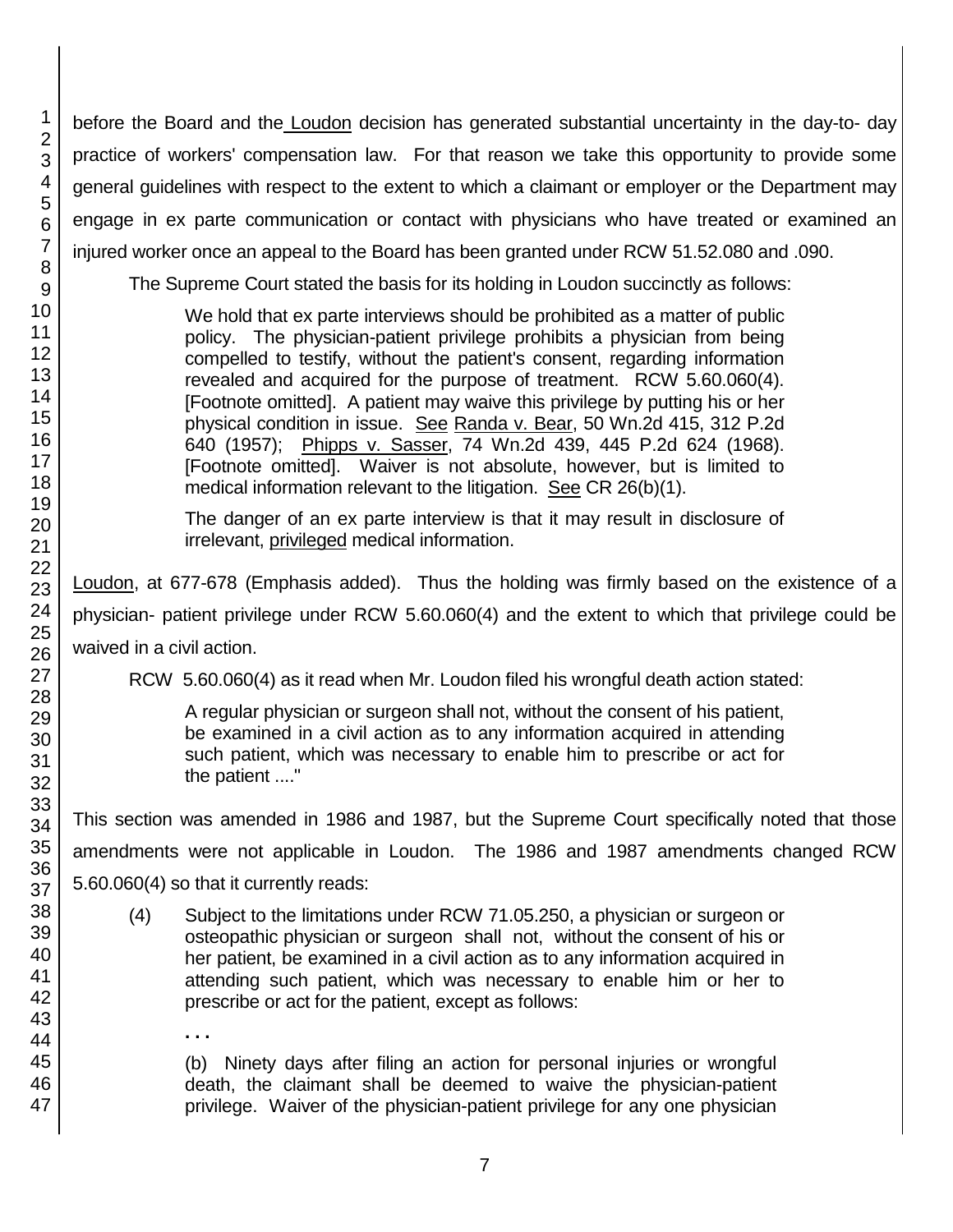or condition constitutes a waiver of the privilege as to all physicians or conditions, subject to such limitations as a court may impose pursuant to court rules.

Laws of 1986, ch. 305, § 101, p. 1355. Laws of 1987, ch. 212, § 1501, p. 797. Laws of 1987, ch. 439, § 11, p. 1792.

Prior to the 1986 and 1987 amendments, the physician-patient privilege was not automatically waived by any particular event, such as the filing of a civil law suit or the setting of a trial date. Rather, the question of when a waiver had occurred was a factual matter to be decided on a case by case basis. Phipps v. Sasser, 74 Wn.2d 439, 446, 445 P.2d 624 (1968).

However, the 1986 and 1987 amendments dramatically altered how the privilege is now waived in a civil action. The privilege is now deemed waived ninety days after the plaintiff files an action for personal injuries or wrongful death. In addition, those amendments seem to make the waiver absolute, i.e., as to all physicians or conditions, subject to conditions imposed pursuant to court rules. Had the 1986 and 1987 amendments to RCW 5.60.060(4) been applicable in Loudon, the outcome might well have been different. Thus we doubt if Loudon retains much precedential value in the face of the subsequent substantial amendments to RCW 5.60.060(4).

However, whether or not the 1986 and 1987 amendments to RCW 5.60.060(4) affect the extent to which defense counsel in a personal injury action may have ex parte contact with the plaintiff's treating physician does not affect our determination here. For, since Loudon was premised on the existence of a physician-patient privilege under RCW 5.60.060(4), it has no application to a workers' compensation appeal.

In 1911, when the Legislature established the workers' compensation system, it explicitly abolished all civil actions for personal injuries occurring in the work place. RCW 51.04.010. The physician-patient privilege set forth in RCW 5.60.060(4) has no common law antecedents; it is purely a creature of statute. Phipps, at 444; Randa v. Bear, 50 Wn.2d 415, 420, 312 P.2d 640 (1957). The statutory physician-patient privilege established by RCW 5.60.060(4) for civil actions was not imported into the workers' compensation scheme. As the Supreme Court pointed out in Phipps:

> The legislature not only created the physician- patient privilege for civil actions and limited its scope, as we have seen, but acted with equal clarity and certainty in designating the areas in which it shall not be operative - for an example see our workmen's compensation act which contains the following provision: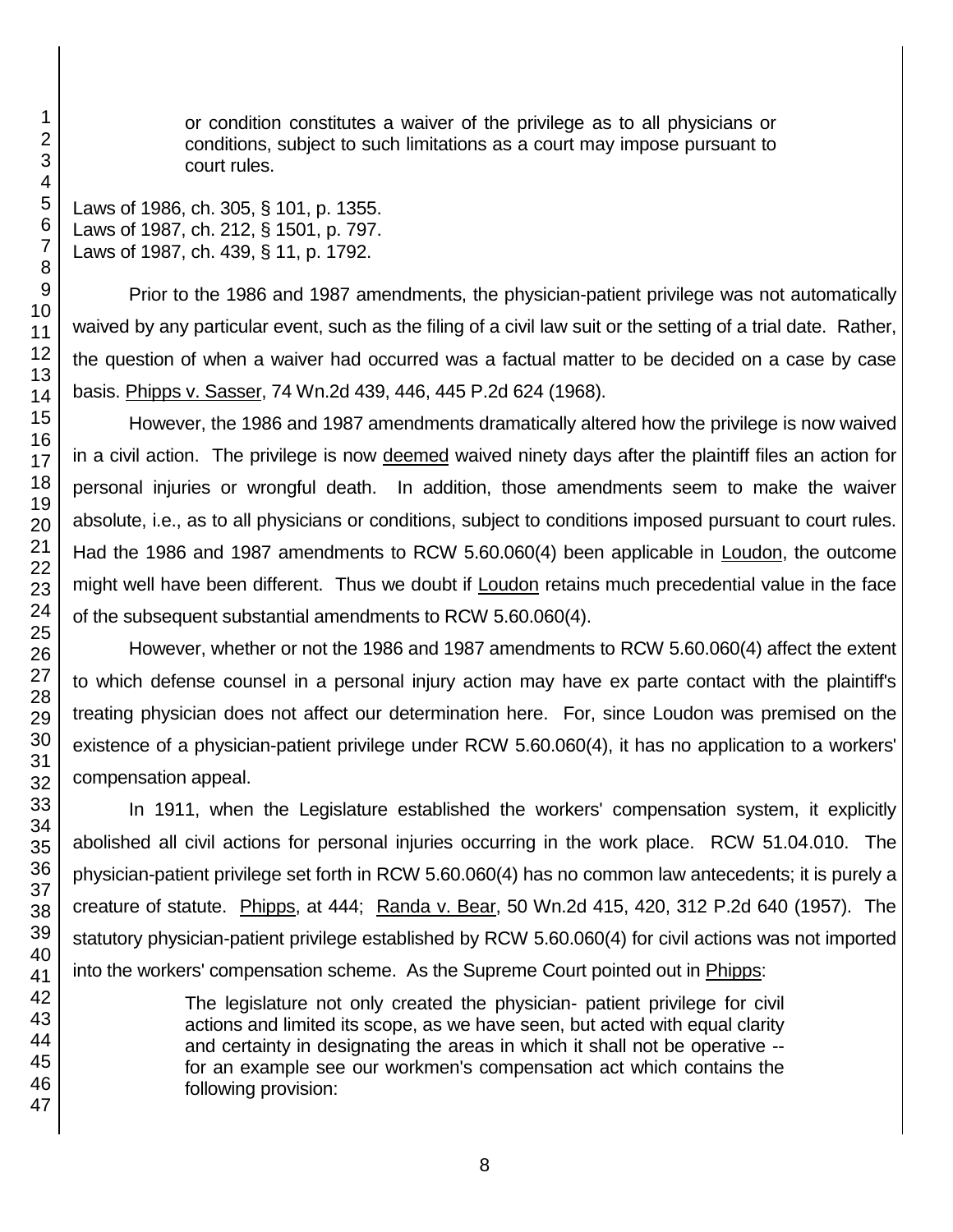1

In all hearings, actions or proceedings before the department or the board of industrial insurance appeals, or before any court on appeal from the board, any physician having theretofore examined or treated the claimant may be required to testify fully regarding such examination or treatment, and shall not be exempt from so testifying by reason of the relation of physician to patient. (RCW 51.04.050)

Phipps, at 445.

There has never been a statutory physician-patient privilege within the workers' compensation system and in 1915 the explicit language quoted above by the court in Phipps was added to the Act, clearly establishing that no such privilege applies. Laws of 1915, ch. 188, § 4, p. 688. While the words "board of industrial insurance appeals" have been substituted for "commission", RCW 51.04.050 reads essentially the same today as it has for 74 years.

Indeed, when the Legislature established our workers' compensation system, the difficulties of proof imposed by the statutory physician-patient privilege in civil actions must have been well known. Court cases decided prior to the establishment of the workers' compensation system had held that when a worker sued his employer, the statutory physician-patient privilege for civil actions applied. Noelle v. Hoquiam Lbr. & Shingle Co., 47 Wash. 519, 92 P. 272 (1907). Thus, we can only assume that the decision not to include a physician-patient privilege within the Worker's Compensation Act and indeed to specifically state otherwise was a carefully considered determination by the Legislature.

Obviously the proper payment of benefits under the Worker's Compensation Act requires that the Department or self-insured employer receive information from physicians who have treated or examined the worker; the statute and accompanying WAC's recognize and accommodate this need. Through the years a vast statutory and regulatory framework has developed requiring the disclosure of all sorts of medical information. A critical distinction must be made here. RCW 51.04.050 by itself simply permits any physician who has treated or examined a worker to disclose information gleaned during that contact. Other sections of the statute and the regulations go further and impose an affirmative duty upon physicians to supply information.

RCW 51.04.030 requires the Department to supervise the provision of medical care to workers. RCW 51.28.020 requires the physician to assist the worker in filing his claim. RCW 51.28.055 requires the physician to file written notice of an occupational disease claim with the Department. RCW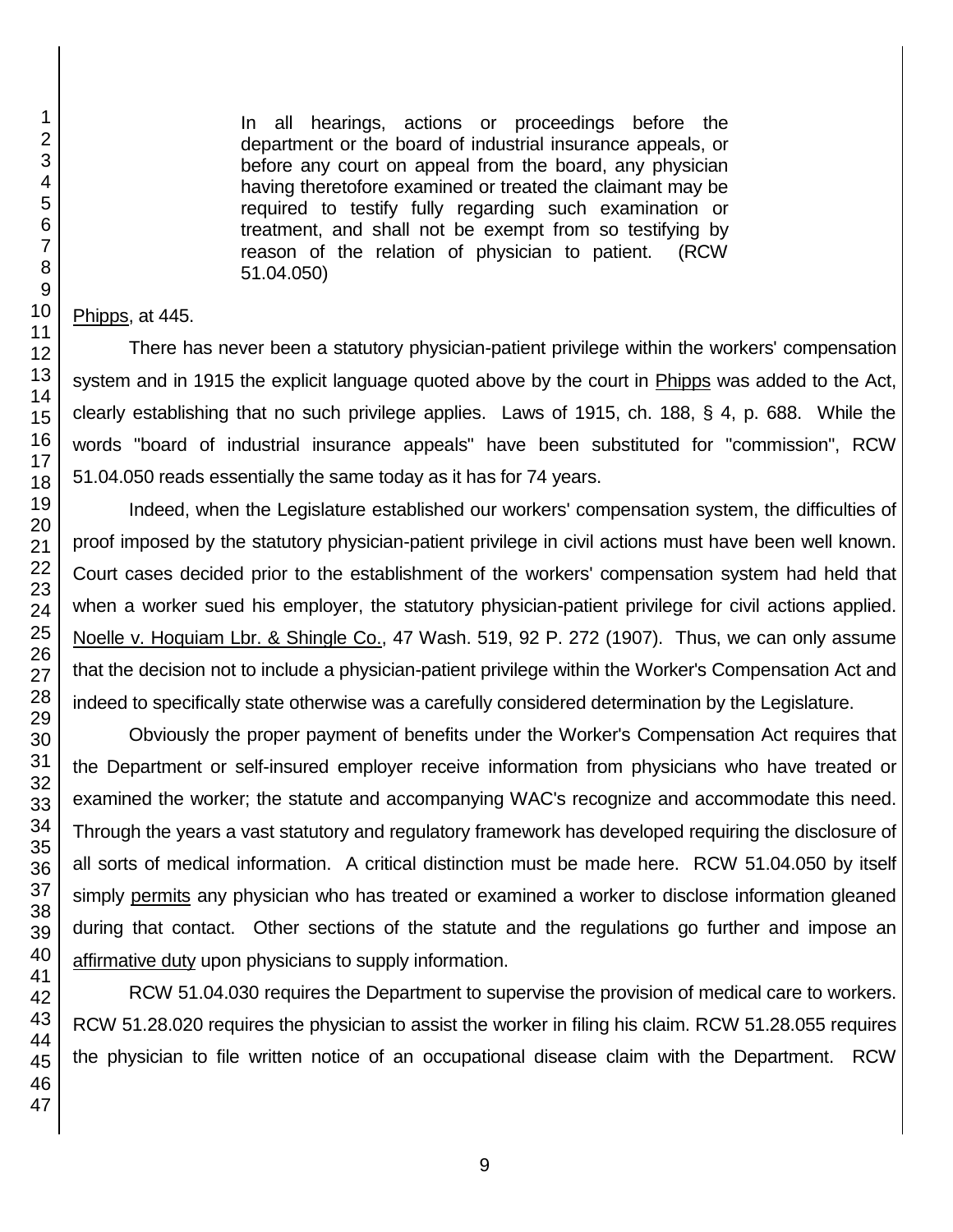51.32.110 authorizes the Department or self-insurer to require a worker claiming benefits under the Act to appear at a medical examination. RCW 51.36.060 provides:

> Physicians examining or attending injured workmen under this title shall comply with rules and regulations adopted by the director, and shall make such reports as may be requested by the department or self-insurer upon the condition or treatment of any such workman, or upon any other matters concerning such workmen in their care. All medical information in the possession or control of any person and relevant to the particular injury in the opinion of the department pertaining to any workman whose injury or occupational disease is the basis of a claim under this title shall be made available at any stage of the proceedings to the employer, the claimant's representative, and the department upon request, and no person shall incur any legal liability by reason of releasing such information.

In addition to these statutory provisions, the medical aid rules, WAC 296-20, impose a multitude of reporting requirements on physicians who treat or examine injured workers. RCW 51.48.060 imposes a penalty not to exceed \$250.00 on any physician who:

> fails, neglects or refuses to file a report with the director, as required by this title, within five days of the date of treatment, showing the condition of the injured worker at the time of treatment, a description of the treatment given, and an estimate of the probable duration of the injury, or who fails or refuses to render all necessary assistance to the injured worker, as required by this title ....

This is not an all-inclusive or exhaustive list by any means. Suffice it to say that, in light of the clear statement of RCW 51.04.050 as well as the positive duty placed on physicians to provide information and assistance to claimants, the Department, and employers, it is amply clear that there is no physician-patient privilege applicable to workers' compensation claims.

However, that determination does not necessarily mean that once the Board has granted an appeal from a Department order, physicians who have treated or examined the worker are required to engage in ex parte contact with claimants or the Department or employers or their representatives. As we have noted, there is a qualitative difference between the freedom to speak accorded by RCW 51.04.050 and the duty to provide information imposed by RCW 51.36.060 and the accompanying medical aid rules.

We conclude that the latter, that is, RCW 51.36.060 and related medical aid rules, are not applicable to the appeals process before the Board. Once an appeal is granted, the civil rules of discovery, not RCW 51.36.060, apply.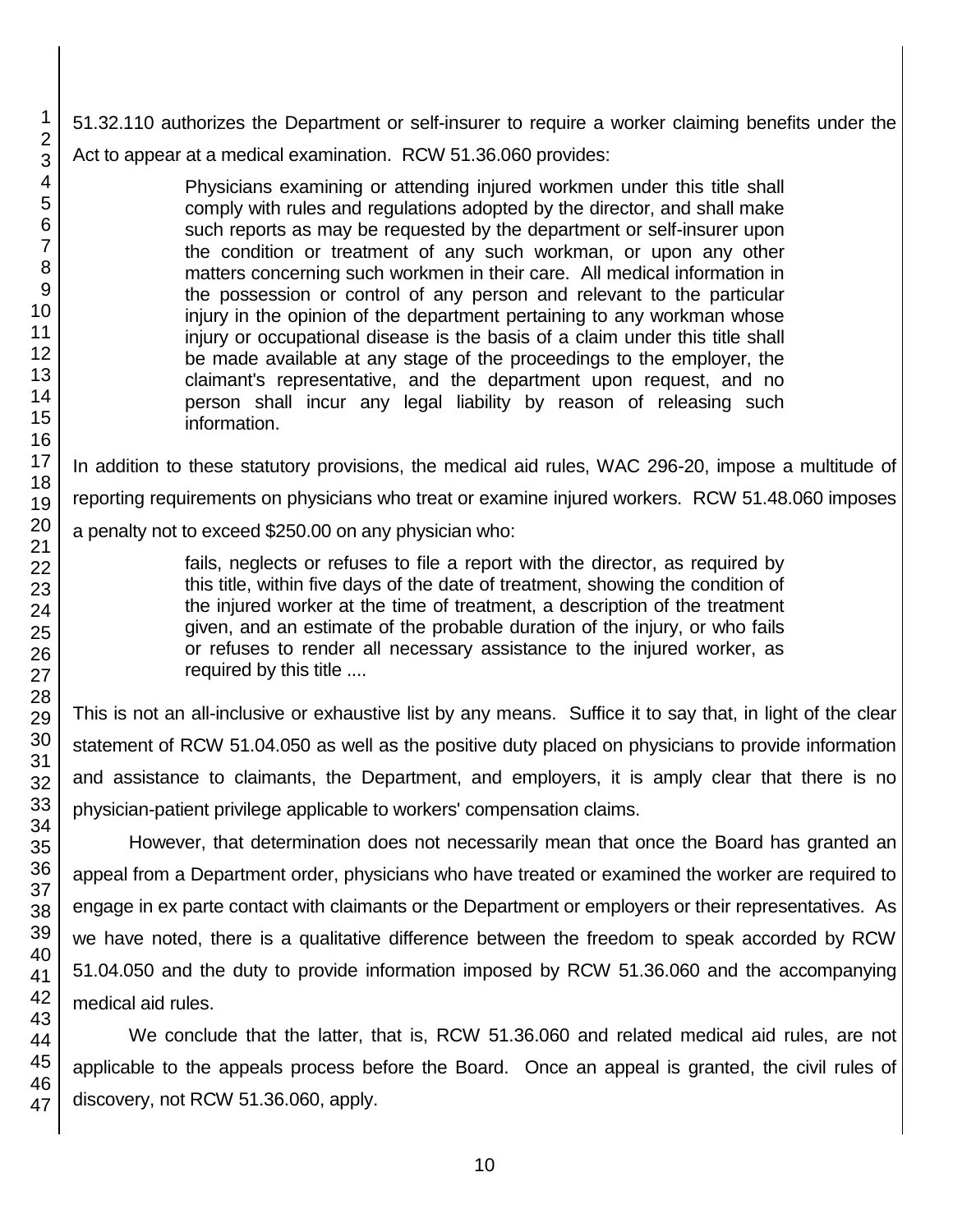RCW 51.36.060, which is set forth above, was amended in 1975 with the addition of the phrases underlined below:

> Physicians examining or attending injured workmen under this title shall comply with rules and regulations adopted by the director, and shall make such reports as may be requested by the department or self-insurer upon the condition or treatment of any such workman, or upon any other matters concerning such workmen in their care. All medical information in the possession or control of any person and relevant to the particular injury in the opinion of the department pertaining to any workman whose injury or occupational disease is the basis of a claim under this title shall be made available at any stage of the proceedings to the employer, the claimant's representative, and the department upon request, and no person shall incur any legal liability by reason of releasing such information.

Laws of 1975, ch. 224, § 15, p. 741. An argument might be made that "at any stage of the proceedings" includes appeals to the Board. However, several factors militate against such an interpretation.

RCW 51.36.060 does not mention the Board of Industrial Insurance Appeals nor purport to lay down rules of procedure before the Board. Indeed, it appears within the medical aid portion of the statute, which sets forth the Department's or self-insurer's obligations and authority on medical matters during claims administration and adjudication. Further, RCW 51.36.060 specifically grants the Department the authority to determine the relevance of the medical information which is sought. Obviously the Department, as a party to litigation before the Board, cannot be vested with the responsibility of overseeing pretrial discovery by the other parties once an appeal has been filed. It is equally obvious that we, not the Department, are vested with the responsibility and authority for making any necessary determinations on pretrial discovery matters with respect to appeals pending before us. We therefore conclude that "at any stage of the proceedings" must mean when the claim is still before the Department, either after the filing of an accident report, an application to reopen for aggravation of condition, or a protest; or after the reassumption of jurisdiction; or during dispute resolution, etc.

We recognize that there may be instances when a claim is both before the Board on appeal and simultaneously being administered by the Department or self-insured employer. In those instances, RCW 51.36.060 may apply during the pendency of an appeal to the Board, but only if the claim is actually being administered, i.e., benefits or treatment are actually being provided or sought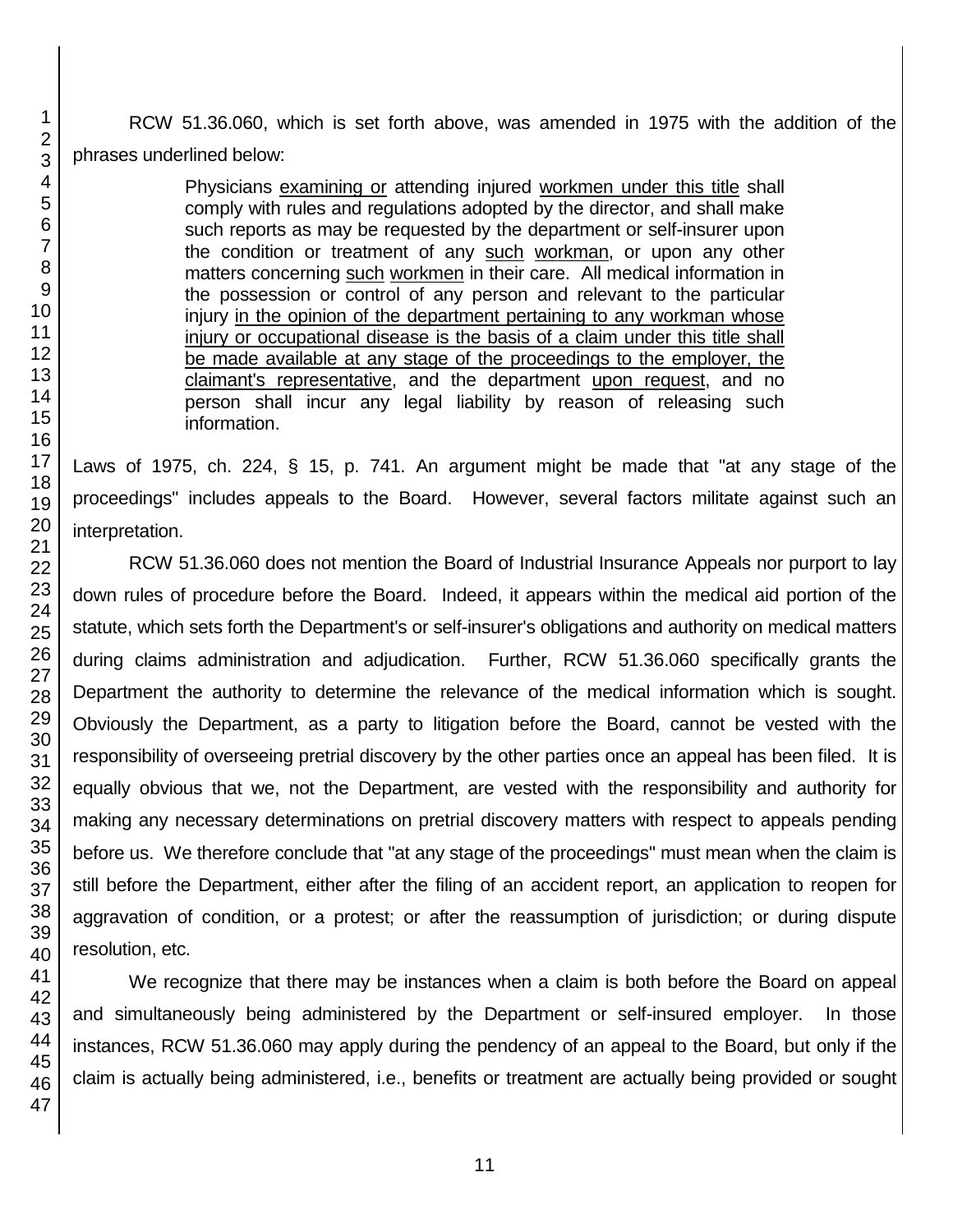during that period. The Department or self-insured employer cannot, on the one hand, terminate benefits during the pendency of an appeal and, on the other, use RCW 51.36.060 and the medical aid rules as a discovery tool to assist in preparation for litigation. RCW 51.36.060 is not a discovery mechanism. Its sole function is to authorize the Department and the self-insured employer to obtain all information necessary to properly administer or adjudicate a claim. It cannot be misused to help parties prepare for trial.

Having decided that neither the Department nor employers nor claimants can require physicians to furnish information under RCW 51.36.060 as a discovery tool during the pendency of an appeal before the Board, we turn to the question of what rules do apply before us. RCW 51.52.140 provides: "Except as otherwise provided in this chapter, the practice in civil cases shall apply to appeals prescribed in this chapter." WAC 263-12-125 similarly provides: "Insofar as applicable, and not in conflict with these rules, the statutes and rules regarding procedures in civil cases in the superior courts of this state shall be followed . . . ."

As is well known by parties appearing before us, we have interpreted these provisions to mean that the civil rules of discovery apply to proceedings before us. Obviously, however, a party's access to that party's own witnesses is not limited by the discovery rules. In other words, a party need not go through the formal discovery process in order to talk with that party's own witness.

This of course raises the spector of each party identifying every physician as that party's own witness in order to circumvent the formal discovery process. The vast majority of the parties who appear in front of us will not engage in such behavior. In the unlikely event a dispute does arise as to whose witness the physician is, or whether the physician has been appropriately identified as a witness, our judges are well equipped to resolve that dispute. Throughout claims administration all parties should have had ready access to all medical information pursuant to RCW 51.36.060 and RCW 51.28.070. Thus, when an appeal is filed, it should generally be fairly obvious which party will be calling which medical witnesses.

Furthermore, it really does not matter which party lists the physician as a witness. As we have already pointed out, RCW 51.04.050 does not require a physician to talk with the claimant, the Department, the employer or any of their representatives during the pendency of an appeal to the Board. It merely permits the physician to do so. This is true regardless of who actually calls the physician as a witness. So whether the physician is the claimant's or the Department's or the employer's witness is irrelevant. The physician cannot be forced to engage in ex parte contacts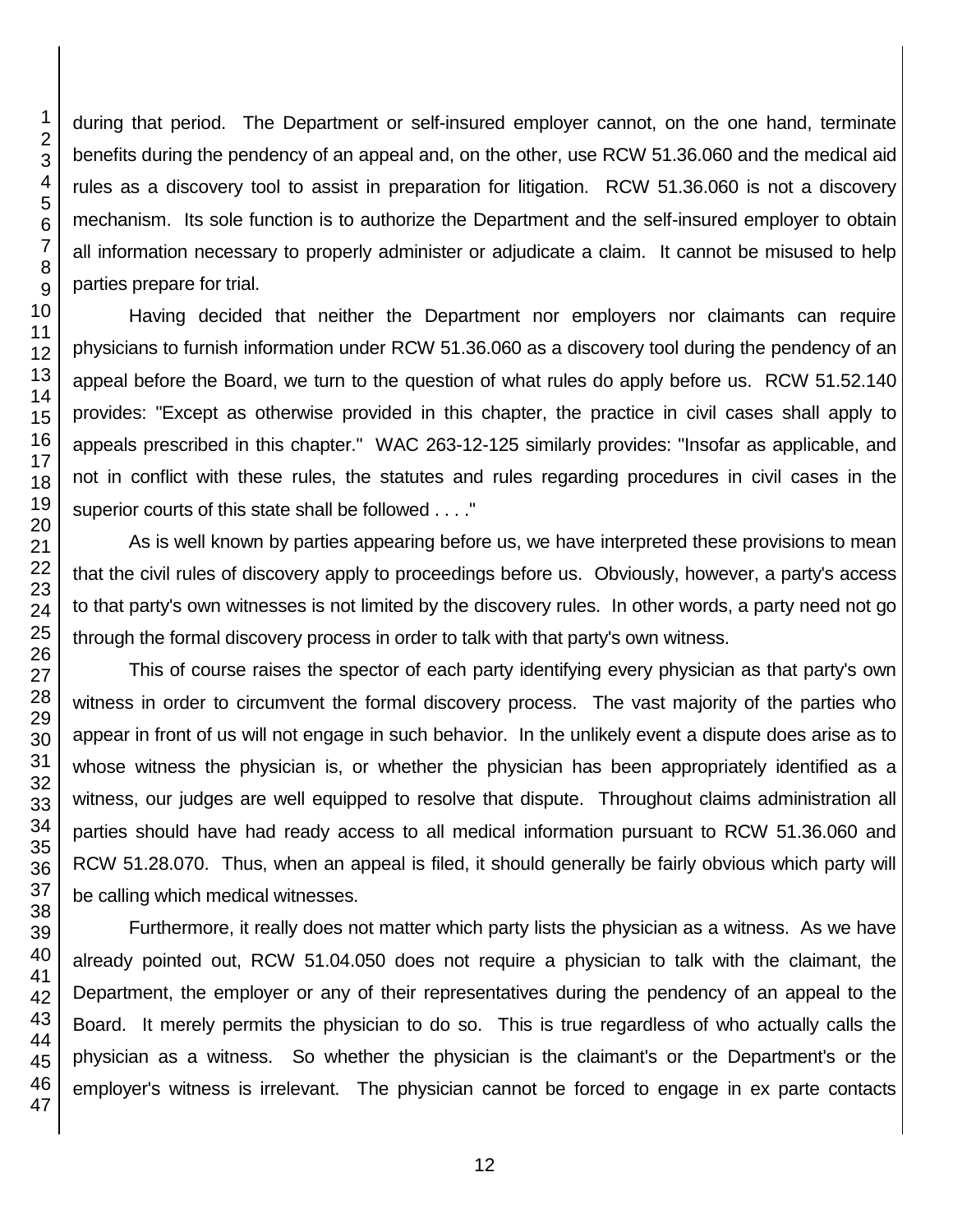outside the discovery rules. On the other hand, the discovery rules are always available (like RCW 51.36.060 during the claims administration/adjudication phase) to require disclosure of information, within a protected format, if that is what the physician chooses.

It is therefore up to the physician to choose whether or not to engage in ex parte contacts with any of the parties or their representatives once an appeal to the Board has been granted. A physician cannot be coerced to engage in ex parte communications under the guise of RCW 51.36.060. At the same time, if the physician feels comfortable with conversing or communicating in an ex parte format, he or she is free to do so.

In sum:

- 1. There is no physician-patient privilege applicable to workers' compensation claims. RCW 51.04.050.
- 2. During claims administration or adjudication physicians who treat or examine injured workers are required to make reports to the Department or the self-insured employer. In addition, all medical information which is relevant to a particular injury in the Department's estimation must be made available to the employer, the claimant's representative, and the Department. RCW 51.36.060 and the medical aid rules, WAC 296- 20.
- 3. RCW 51.36.060 does not apply to proceedings before the Board. It only applies to claims administration or adjudication. It cannot be used as a discovery tool to coerce or force a physician to provide information to litigants appearing before the Board.
- 4. An injured worker's claim files must be made available to the worker's authorized representative; and to the worker's employer's authorized representative in connection with any pending claims. RCW 51.28.070.
- 5. The civil rules of discovery apply to proceedings before this Board.
- 6. A party is not required to use formal discovery to confer with that party's own witness.
- 7. While RCW 51.04.050 permits physicians to talk informally with claimants, employers or the Department or their representatives, it does not require them to do so.
- 8. Once an appeal to the Board is granted a physician may refuse to talk informally with the claimant, the employer, the Department, or any of their representatives so long as no claims administration or adjudication is occurring during the pendency of the appeal. (See No. 2).
- 9. If a physician refuses to talk informally with any party or that party's representative, the formal discovery procedures set forth in the civil rules may be used to require disclosure of relevant information.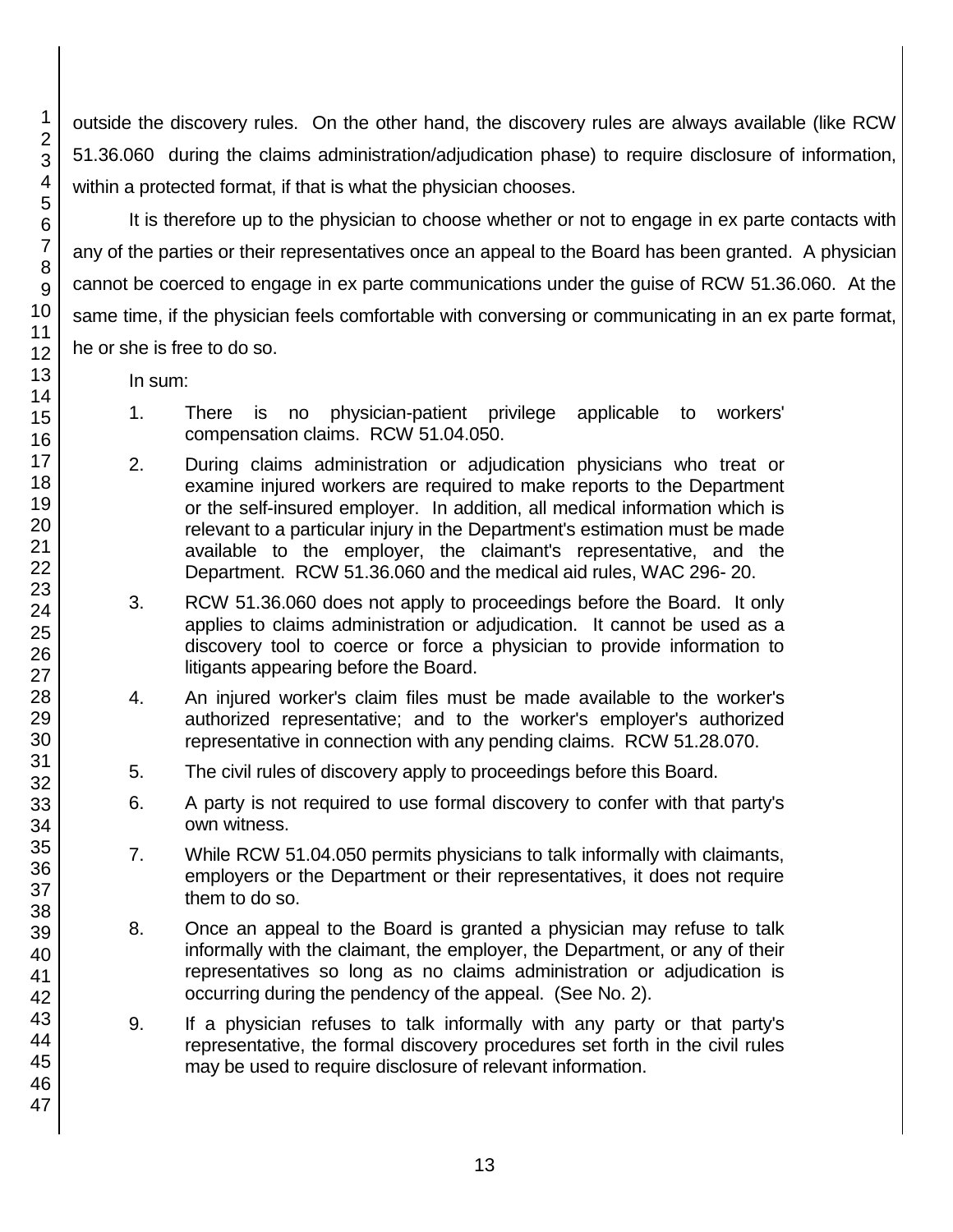- 10. The Board, not the Department, is authorized and required to assure compliance with discovery rules as they apply to appeals pending before the Board.
- 11. The relevancy considerations of CR 26 come into play when a physician is not listed as a witness by any party. Ex parte communication by the employer or the Department is permitted only with respect to physicians who are actually listed in good faith as witnesses by one of the parties. In order to seek further information with respect to claimant's medical condition, other than the information already disclosed by the listed witnesses, the Department or employer must use the discovery rules. This limitation might be relaxed with respect to multiple examiners at a panel examination where only one of the doctors is specifically listed as a witness.
- 12. This decision does not address discovery issues with respect to forensic experts under CR 26(b)(4) or CR 35. Additional discovery limitations apply in those situations, pursuant to the court rules.
- 13. This decision does not address all possible scenarios; it provides general guidelines which will have to be refined in particular cases.

Applying these rules to the instant appeal, we conclude that the Industrial Appeals Judge's order of November 18, 1988 was incorrect insofar as it concluded that RCW 51.36.060 applies to Board proceedings and insofar as it required the employer to use formal rules of discovery to seek information from its own witness, Dr. McCollum. At any rate, employer's counsel did not violate that order by meeting with Dr. McCollum for 15 minutes just prior to hearing to advise him of the issues she would cover and the questions she would ask. Claimant's request that Dr. McCollum's testimony be stricken is therefore denied.

## C. Attending Physician -- Special Consideration

Claimant argues that Dr. McCollum's testimony should not receive special consideration since he was not in fact the attending physician for purposes of the February 8, 1988 claim closure. The attending physician preference set forth in Groff is neither a talisman nor a formula to be substituted for carefully weighing the evidence. While Dr. McCollum clearly was the attending physician in 1977 and 1978, he was not providing any treatment to the claimant in 1988 when the claim was again closed. Since the time Dr. McCollum had last seen Mr. Farr in August, 1978, Mr. Farr had undergone two surgeries; had had his claim reopened and again closed; and had quit work. There is a real question whether Dr. McCollum's early involvement in this claim gives him superior insight into claimant's condition as of February 8, 1988, especially in light of these intervening, significant events.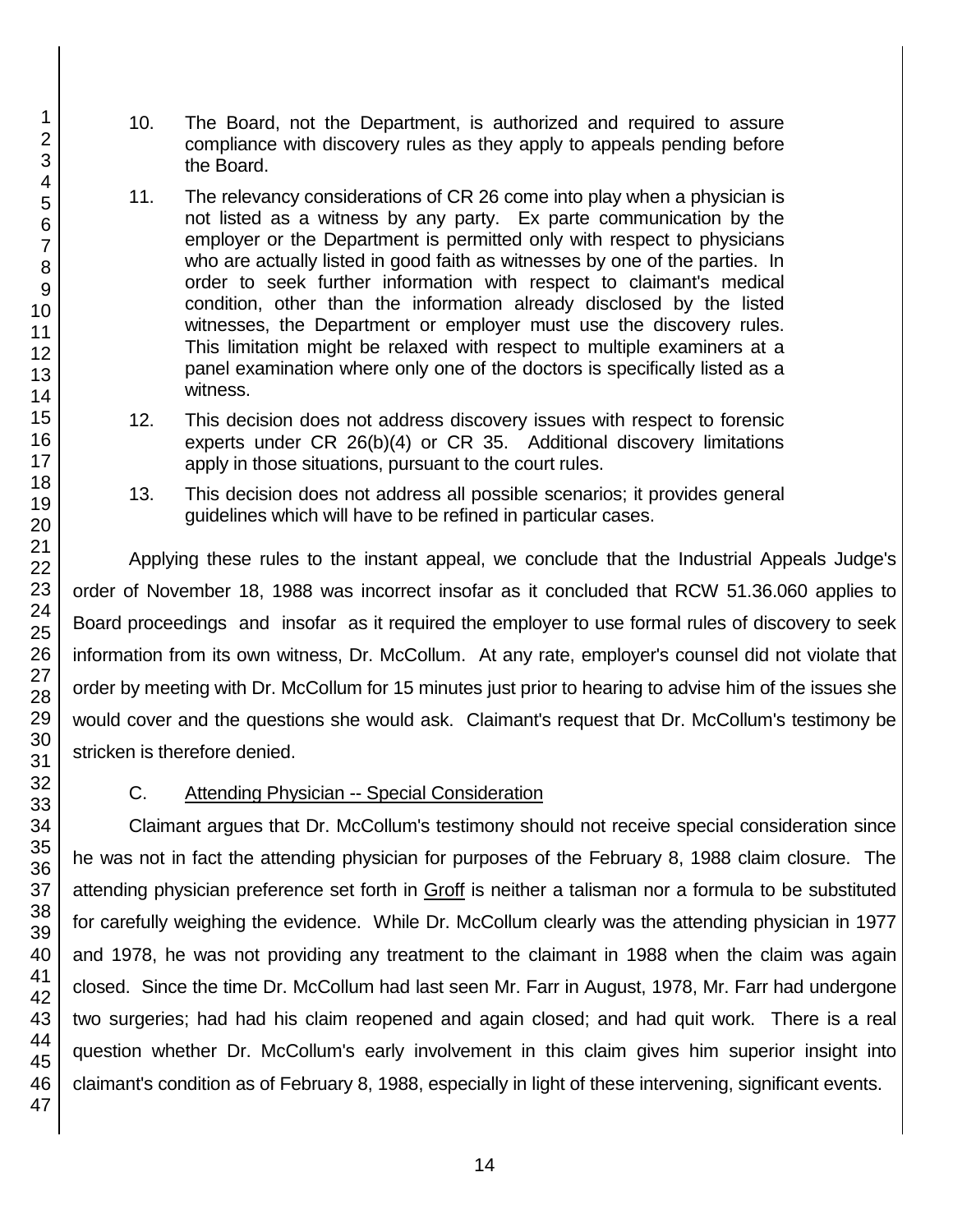However, since all of the medical experts agree regarding the extent of Mr. Farr's permanent impairment, we do not view the question of whether Dr. McCollum is or is not the attending physician as critical to our ultimate resolution of this appeal. The attending physician preference is merely a guideline, it is not a substitute for evaluating the evidence. After weighing all the evidence, we disagree with Dr. McCollum's opinion that claimant is employable. Our reasons for this conclusion are set forth below.

### VI. All Other Evidentiary Rulings

The Board has reviewed all other evidentiary rulings in the record of proceedings and finds that no further prejudicial error was committed and those rulings are hereby affirmed.

# **DECISION**

We turn, then, to the substantive issue raised by claimant's Petition for Review -- whether Mr. Farr is entitled to a workers' compensation pension. This is a Picich/Collins aggravation case. Because he received an increased permanent partial disability award on the second terminal date, the permanent worsening of Mr. Farr's industrially related condition between July 25, 1980 and February 8, 1988 is conceded and need not be proved in this appeal. Picich v. Dept. of Labor & Indus., 59 Wn.2d 467, 368 P.2d 176 (1962); Collins v. Dept. of Labor & Indus., 50 Wn.2d 194, 310 P.2d 232 (1957). The evidence is accurately set forth in the Proposed Decision and Order and will not be repeated at length here.

Many facts are not in dispute. Mr. Farr is now 71 years old, having been born on July 15, 1918. He completed the ninth grade and has received no further formal education or vocational training. Mr. Farr began working as a logger in the 1930's. This employment was briefly interrupted in 1937 through 1939 and again in 1945 through 1946 by service in the Army, during which time Mr. Farr worked as a crane operator. After his discharge from the Army in 1946, he worked primarily in logging, with a brief stint as a crane operator at a cement plant in the 1950's. In July, 1963, he began working for Weyerhaeuser as a faller and bucker and worked in that capacity until June 15, 1976 when he sustained the industrial injury which is the subject of this appeal. He was able to return to work as a faller and bucker only periodically after the June 15, 1976 injury, and retired from Weyerhaeuser effective July 30, 1980. He has not been employed since.

All three medical experts agreed that Mr. Farr had sustained a permanent impairment equal to Category 3 for cervical impairments (20% as compared to total bodily impairment) and a Category 5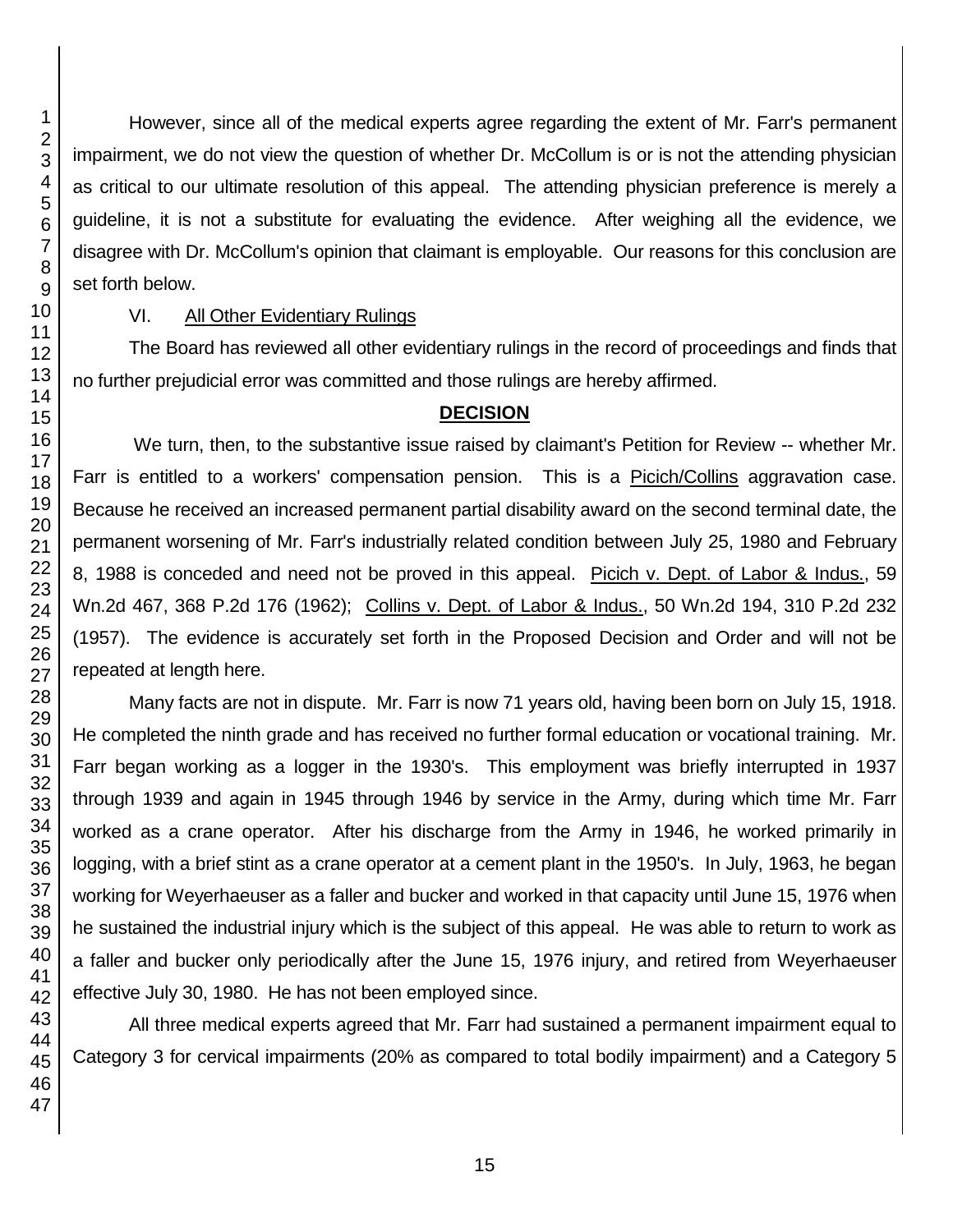46 47

for lumbosacral impairments (25% as compared to total bodily impairment).<sup>1</sup> Claimant's cervical impairment worsened between July 25, 1980 and February 8, 1988 as evidenced by increased pain complaints, the need for surgery performed on July 23, 1985 and decreased range of motion. While the lumbar surgery which had previously been performed on September 10, 1979 was fairly successful with respect to pain complaints, it caused a decrease in the range of motion in the area of the fusion and Mr. Farr continued to experience some dull pain, especially with standing or sitting for any length of time.

Dr. McCollum, who saw claimant on August 3, 1987, prepared a PCE a year later (Exhibit No. 3) on September 20, 1988. Dr. Aigner examined claimant on June 20, 1988 and filled out a PCE at that time (Exhibit No. 6). Dr. Suver, who examined claimant on March 28, 1986, essentially agreed with Dr. McCollum's PCE, with some modifications. He felt that Mr. Farr's work should be "principally of a light occupation." 11/14/88 Tr. at 45. Drs. McCollum and Suver felt Mr. Farr was employable; Dr. Aigner disagreed.

The vocational testimony is therefore critical. Based on both Dr. Aigner's and Dr. Suver's limitations, Kent Shafer, a vocational rehabilitation counselor, concluded that Mr. Farr was unemployable. Based on Dr. McCollum's PCE, he felt claimant might be employable as a security guard. However, he cautioned that Dr. McCollum's PCE was unclear regarding whether he was restricting the claimant to no climbing of stairs as well as ladders. If the climbing restriction applied to both stairs and ladders, Mr. Shafer felt claimant would be unable to be gainfully employed on a reasonably continuous basis as a security guard, even under Dr. McCollum's more liberal PCE.

When Dr. McCollum was specifically asked "Would Mr. Farr be able to climb stairs", he responded "Well, primarily it's for ladders, but it depends on the situation. I might restrict him to stairs, too." 11/28/88 Tr. at 29. Thus, while Dr. McCollum approved a security guard job description, it is not at all clear that his PCE would actually permit the claimant to return to that type of employment.

John Berg, a vocational rehabilitation counselor who testified on the employer's behalf, agreed that Mr. Farr could not return to work in his prior heavy occupation, as a faller and bucker. Apparently relying on the restrictions imposed by all three doctors, he felt there were five jobs Mr. Farr could perform: security guard; appointment setter; cashier; survey worker; and crane operator.

<sup>&</sup>lt;sup>1</sup> While Dr. B. Robert Aigner at first rated claimant's cervical impairment within Category 4, he conceded that this was based on a misapprehension of Dr. McCollum's first terminal date rating. It is apparent that he actually concurred in Dr.McCollum's and Dr.Suver's ratings. Indeed, Dr. Suver's rating is based on Dr. Aigner's findings.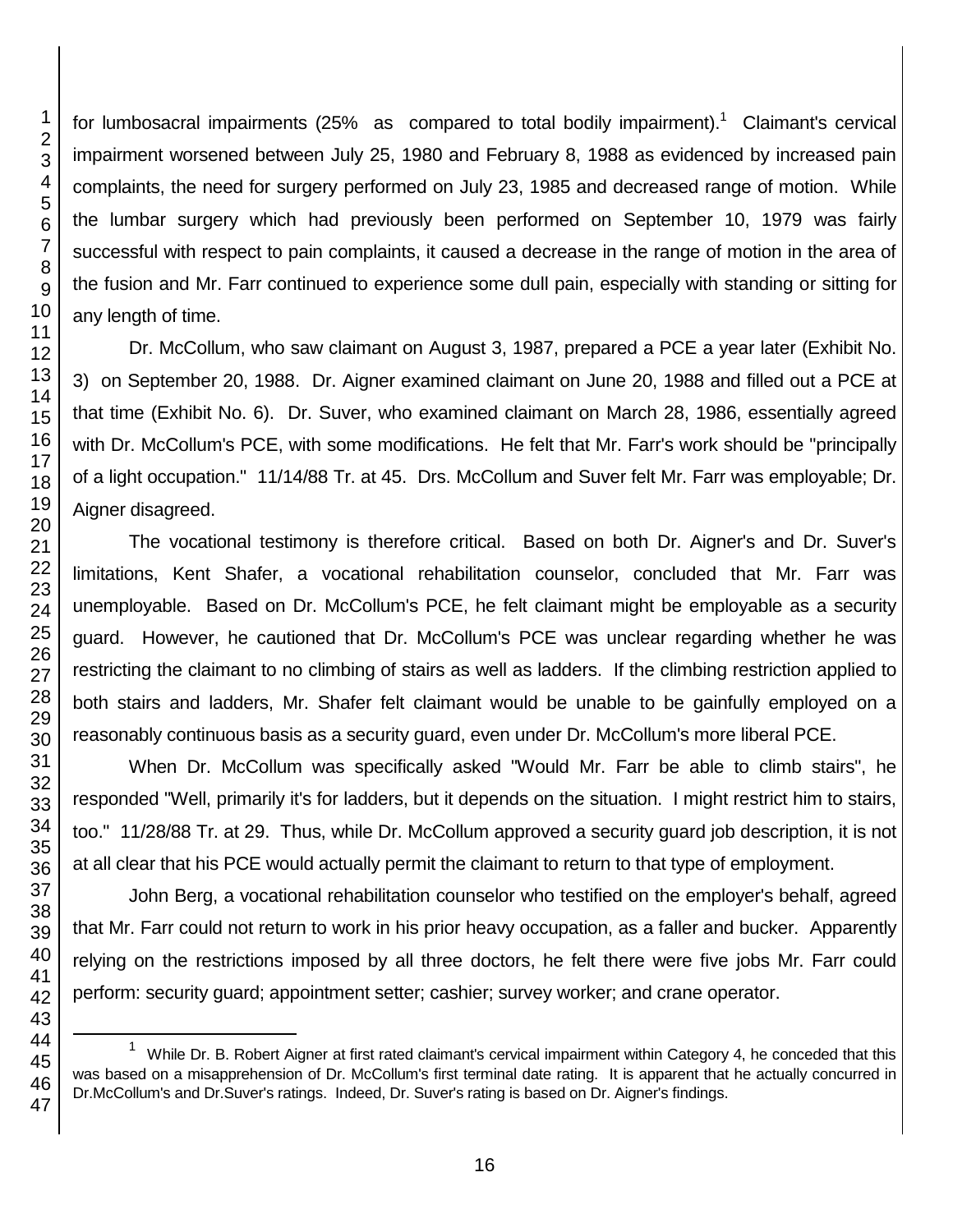Mr. Shafer gave short shrift to Mr. Berg's opinion that claimant could return to work as a crane operator. He highlighted the importance of recent work experience, i.e., within the last 15 years, in determining transferable skills. He also pointed out that it would be very unlikely for claimant to be able to get a job with a new employer as a crane operator, since such jobs are highly sought after and usually obtained by promotion from within a company. Mr. Berg acknowledged the 15 year rule of thumb for transferable skills and did not satisfactorily explain why that guideline was not applicable in Mr. Farr's case. We are persuaded by Mr. Shafer's more reasonable view that Mr. Farr's intermittent crane operating experience for several years in the 1930's, 40's and 50's, does not qualify him now to obtain and maintain employment as a crane operator in the current market.

Two of the other positions suggested by Mr. Berg involve sales -- telephone solicitation (survey worker) and appointment setter. There is nothing about Mr. Farr, other than his purported pleasant nature and involvement in social activities, which would lead us to believe he has any of the people skills necessary to succeed as a salesman. That a 70-year-old man who has worked most of his life in the woods could suddenly make the transition to sales work seems extremely unlikely. We agree with Mr. Shafer's assessment that, given Mr. Farr's lack of sales experience and aptitude, he would not be able to maintain employment in these fields.

Similarly, we find Mr. Shafer's assessment of Mr. Farr's capability for employment as a cashier more persuasive than Mr. Berg's. According to Mr. Shafer, in today's market cashiering, even at a self-service gas station, usually involves stocking inventory, which Mr. Farr is unable to do given his restrictions.

What remains, then, is Mr. Berg's suggestion that Mr. Farr obtain employment as a security guard. According to Mr. Shafer, only Dr. McCollum's PCE would arguably permit claimant to return to gainful employment in that capacity. We note two problems with Dr. McCollum's PCE. First, as indicated above, it is ambiguous with respect to stair climbing restrictions. Second, it was prepared a year after Dr. McCollum last examined Mr. Farr. This is in marked contrast to Dr. Aigner's PCE, which was prepared at the time of his June 20, 1988 examination. For all of these reasons, the slim possibility that Mr. Farr might be employable as a security guard is too thin a reed to support a conclusion that the industrial injury of June 15, 1976 has not rendered him permanently totally disabled. We feel Mr. Shafer summed it up best in the following exchange:

A. Well, I think in Mr. Farr's situation, well, with any particular client you need to consider a number of variables besides just the physical limitations. You need to consider their area of residence. Do they have access to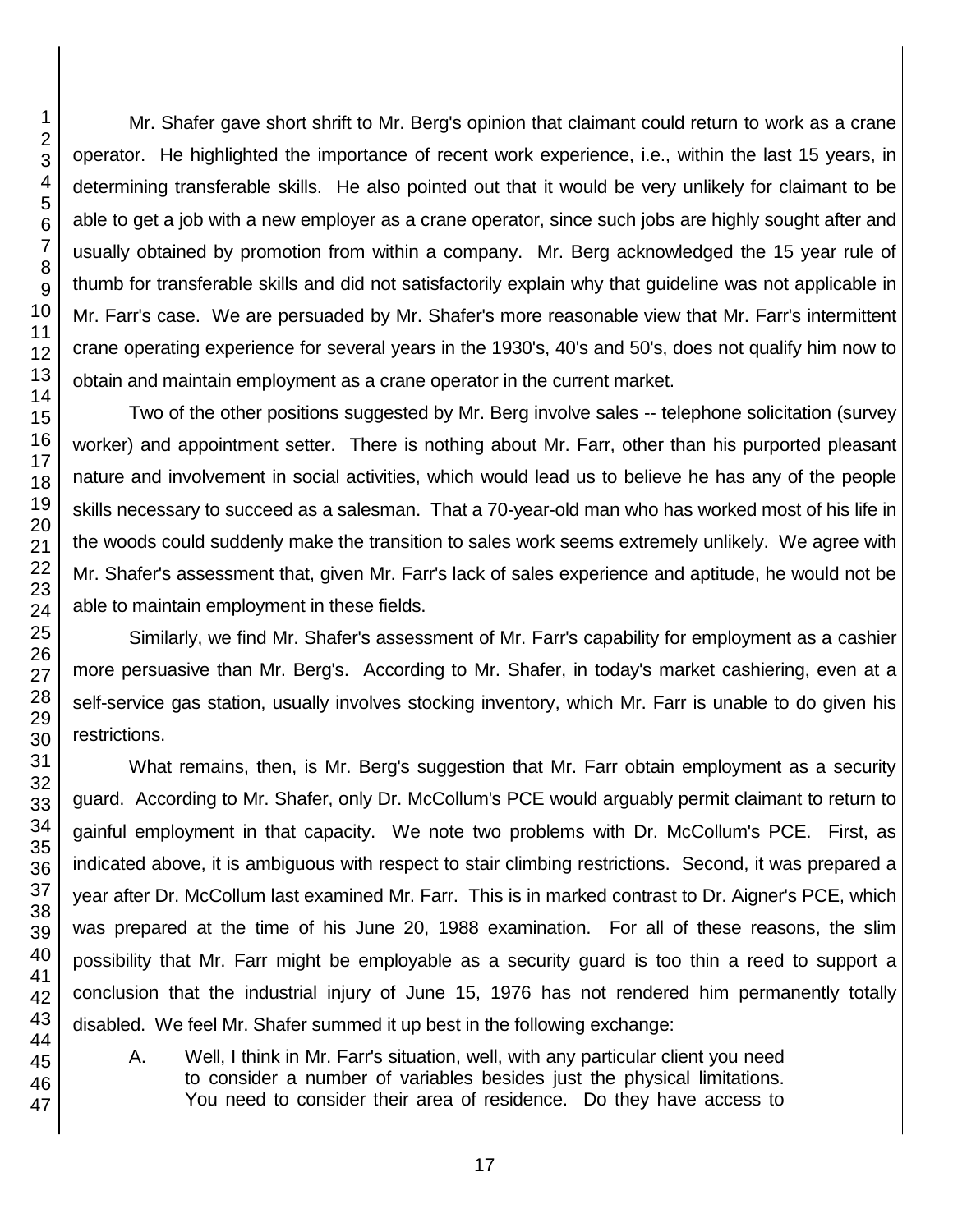labor market? In Mr. Farr's case, first of all, he's 70 years of age, and that in itself is a detriment to his employability, however, even given the age, there are some jobs that he could perform. Educationally he has a 9th grade education. Does not have a GED, so he has additional limitations there. Occupationally he's had a successful work history in the woods. Unfortunately those types of jobs and skills that he has utilized in the woods do not readily transfer into lighter forms of work, so taking the whole thing into consideration, absent the physical limitations, he had a limited pool of jobs within which he could compete, and we're talking about things like convenience store clerk, security guard, perhaps light delivery worker, fast food, those are the types of jobs that he would have had access to, and could have competed for.

- Q. I don't understand -- that's the jobs that he could have competed for as a 70 year-old?
- A. As a 70 year-old and given his educational background, prior work history, and assuming no physical limitations. If we overlay the physical limitations on that fact pattern it further restricts the types of jobs that he could perform. He now is unable to perform the fast food work. He's unable to perform light delivery work. He's unable to perform positions such as, one doctor recommended that he look towards being a clerk in a hardware store, such as Ernst or Pay 'n Pak, or something of that nature. The physical limitations preclude that. The bottom line is that he comes down to a situation where he is so restricted in terms of the types of jobs that he could perform that the availability of those jobs has to be questioned, and I think on a more probable than not basis it results in a conclusion of unemployability.
- 11/1/88 Tr. at 25-26 (Emphasis added).

For the foregoing reasons, we conclude that the industrial injury of June 15, 1976 has rendered Mr. Farr permanently totally disabled. The Department order of February 8, 1988 to the contrary must therefore be reversed.

After consideration of the Proposed Decision and Order and the Petition for Review and Supplemental Petition for Review filed thereto, and a careful review of the entire record before us, we make the following findings and conclusions:

# **FINDINGS OF FACT**

- 1. On August 2, 1976, the Department of Labor and Industries received a report of accident alleging an industrial injury to the claimant on June 15, 1976 during the course of his employment with the Weyerhaeuser Company. On January 11, 1977, the Department issued an order allowing the claim. On October 16, 1978, the Department issued an order closing the claim with time loss compensation as paid on an intermittent basis and
- 2 3 4 5 6 7 8 9 10 11 12 13 14 15 16 17 18 19 20 21 22 23 24 25 26 27 28 29 30 31 32 33 34 35 36 37 38 39 40 41 42 43 44 45 46 47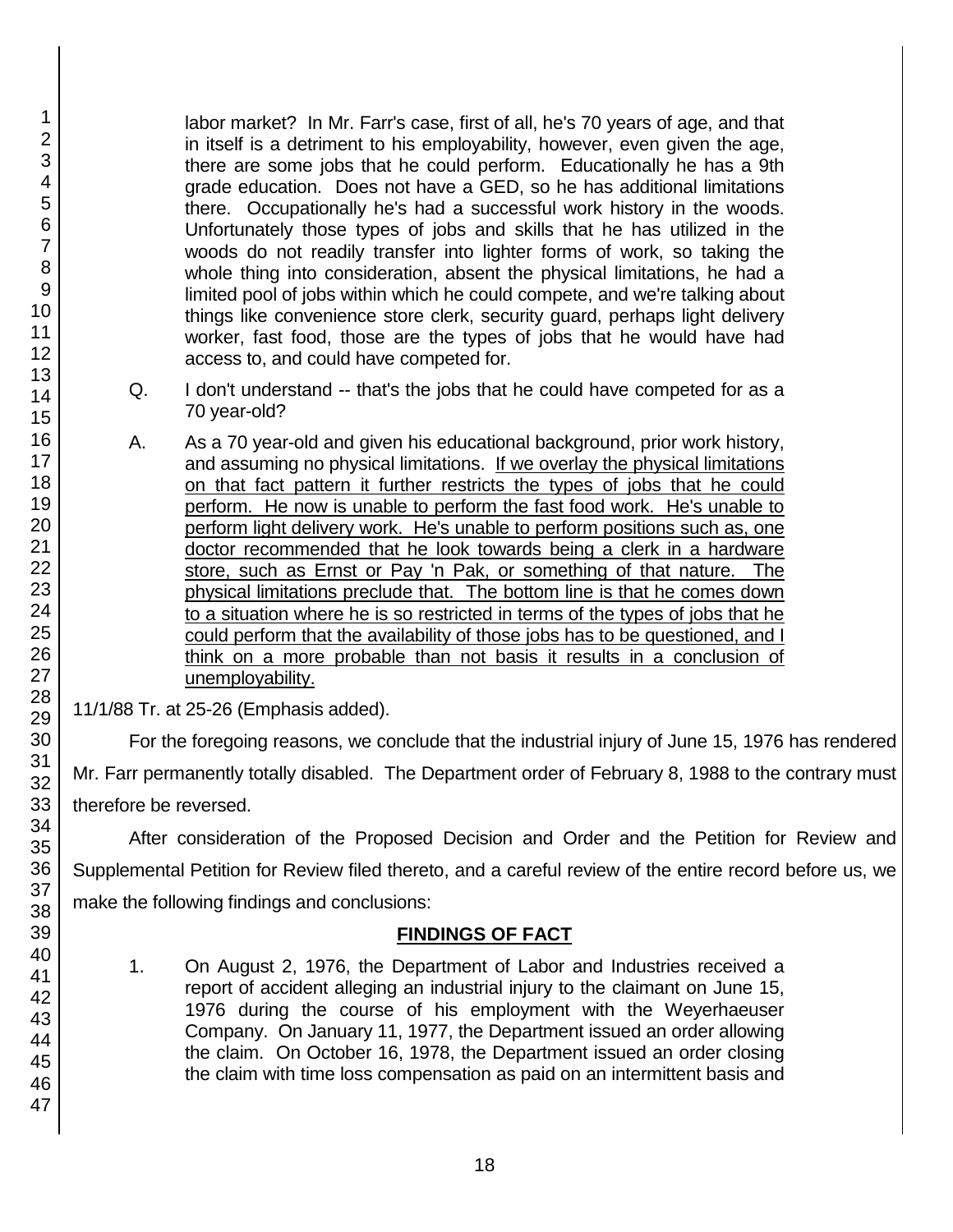awarding a permanent partial disability equal to 10% as compared with total bodily impairment for cervical impairment.

On January 3, 1979, the Department received an application to reopen the claim for aggravation of condition. On February 14, 1979, the Department issued an order reopening the claim effective to December 3, 1978 for authorized treatment and action as indicated. On July 25, 1980, the Department issued an order closing the claim with time loss compensation as paid for the period of December 18, 1979 through July 20, 1980 and awarding a permanent partial disability equal to 25% as compared to total bodily impairment above that previously awarded under this claim and Claim S-103562. This award was for low back impairment.

On July 24, 1985, the Department of Labor and Industries received an application to reopen the claim for aggravation of condition. On August 7, 1985, the Department issued an order denying the claimant's application. On August 27, 1985, a protest and request for reconsideration was filed on behalf of the claimant. On October 14, 1985, the Department issued an order holding in abeyance the prior Department order of August 7, 1985. On April 7, 1986, the Department issued an order setting aside and holding for naught the prior Department order of August 7, 1985 and reopening the claim effective July 16, 1985 for treatment to date and awarding no additional permanent partial disability and closing the claim. On April 17, 1986, a protest and request for reconsideration was filed on behalf of the claimant. On June 25, 1986, the Department issued an order holding the prior order of April 7, 1986 in abeyance. On February 8, 1988, the Department issued an order setting aside and holding for naught the prior Department order of April 7, 1986 and reopening the claim effective July 16, 1985 for treatment until March 28, 1986 and closing the claim with an additional permanent partial disability award for a Category 3 of cervical impairment, less prior awards. On February 18, 1988, a notice of appeal was filed on behalf of the claimant with the Board of Industrial Insurance Appeals. On March 2, 1988, the Board of Industrial Insurance Appeals issued an order granting the appeal, assigning it Docket No. 88 0699, and directing that proceedings be held on the issues raised in the appeal.

- 2. On June 15, 1976, while falling and bucking a fir tree in the forest, Mr. Farr was hit in the head when an adjoining alder tree measuring 4" in diameter fell during the course of his employment with Weyerhaeuser Company.
- 3. Mr. Farr received immediate treatment for his neck and back condition, and surgery on his lower back, consisting of a laminectomy, was performed on September 10, 1979. Furthermore, an anterior disc excision and interbody fusion at C6-C7 of the cervical spine was performed on July 23, 1985.
- 4. As of February 8, 1988, Mr. Farr was experiencing dull pain in his lower back, particularly with standing or sitting for any length of time, pain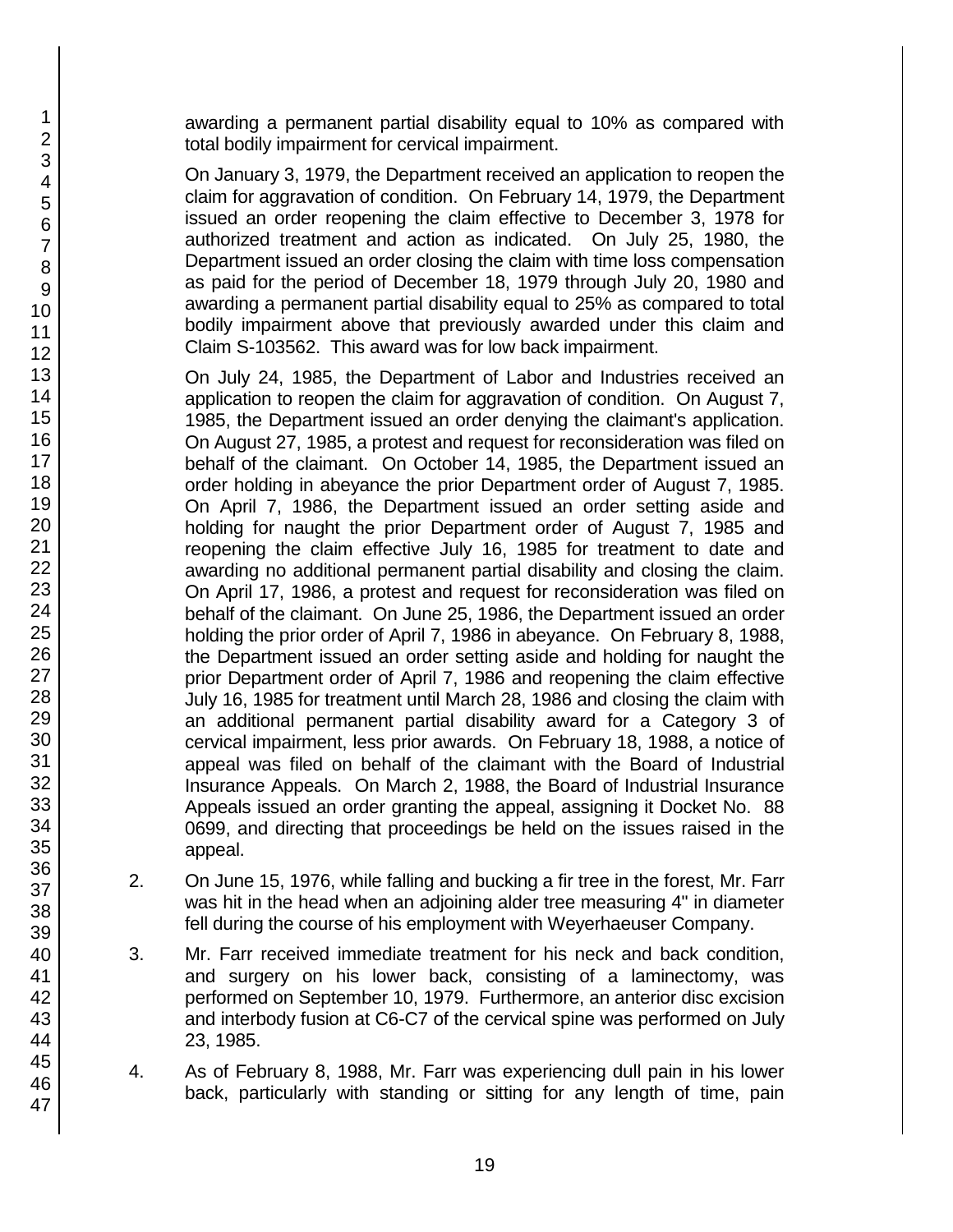associated with his cervical condition, and limitations in his range of motion in the cervico- dorsal and lumbar spine.

- 5. As of February 8, 1988, Mr. Farr's condition causally related to the industrial injury of June 15, 1976 were diagnosed as chronic cervico-dorsal sprain with disc herniation at C6-7 and status post anterior disc excision and interbody fusion; and chronic lumbosacral sprain, status post laminectomy.
- 6. As of February 8, 1988, the claimant's condition causally related to the industrial injury of June 15, 1976 was fixed and stable and not in need of further treatment of a curative nature and his permanent impairment was most consistent with that described by Category 3 for cervical and cervicodorsal impairments (WAC 296-20-240), 20% as compared to total bodily impairment, and 25% as compared to total bodily impairment for the lower back disability.
- 7. As of February 8, 1988 Mr. Farr was 69 1/2 years old (date of birth July 15, 1918). He stands 5'9" tall and weighs 200 lbs. He has a ninth grade education and no further degrees or education. His work experience has been virtually all in heavy labor. He began working as a logger in the 1930's. This employment was briefly interrupted in 1937 through 1939 and again in 1945 through 1946 by service in the Army, during which time Mr. Farr worked as a crane operator. After his discharge from the Army in 1946, he worked primarily in logging, with a brief stint as a crane operator at a cement plant in the 1950's. In July, 1963, he began working for Weyerhaeuser as a faller and bucker and worked in that capacity until June 15, 1976, when he sustained the industrial injury. He was able to return to work as a faller and bucker only periodically after the June 15, 1976 injury, and retired from Weyerhaeuser effective July 30, 1980. He has not been employed since.
- 8. As of February 8, 1988, as a result of the June 15, 1976 industrial injury, Mr. Farr was limited to light/sedentary work.
- 9. As of February 8, 1988, Mr. Farr was not capable of gainful employment on a reasonably continuous basis taking into consideration his age, limited education, training, lack of transferable skills, and the substantial physical residuals from his industrial injury.

## **CONCLUSIONS OF LAW**

- 1. The Board of Industrial Insurance Appeals has jurisdiction over the parties and the subject matter to this appeal.
- 2. Mr. Farr is a totally and permanently disabled worker within the meaning of RCW 51.08.160.
- 3. The provisions of RCW 51.32.060(17) (1986) are not applicable to this claim.